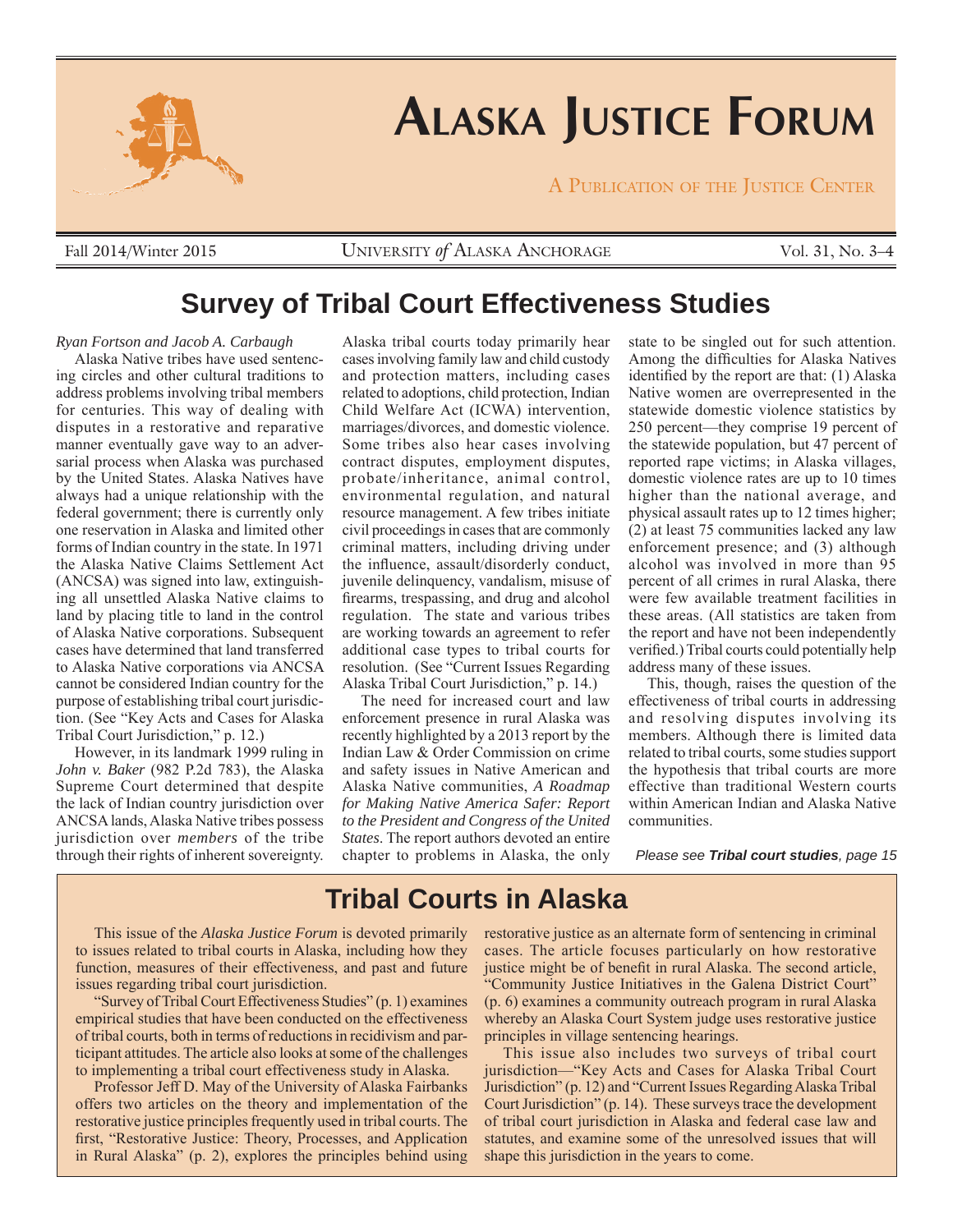# **Restorative Justice: Theory, Processes, and Application in Rural Alaska**

#### *Jeff D. May*

There is a growing recognition of the unique and challenging justice needs of rural Alaska. Administering an effective criminal justice system in rural Alaska requires continual effort to recognize the strengths and deficiencies of current practices. It also requires the commitment necessary to explore alternative processes that strengthen communities, increase confidence in judicial processes, and uphold the rule of law. There has been a growing movement in recent years, both inside and outside of the United States, to implement processes that more effectively address the needs of victims, offenders, and their communities in ways that reduce future crime and community discord. Many specific response strategies have developed out of this movement, such as community reparative boards, family and community conferences, victim-offender mediation, and circle sentencing. Each is grounded in a restorative justice framework. This article provides a brief introduction to the concept of restorative justice, some common restorative processes, and a discussion on why a balanced restorative approach is beneficial in rural Alaska.

#### **Restorative Justice**

*Restorative justice* is the term coined to describe justice approaches that focus on reparation rather than retribution. Restorative justice is a guiding philosophy broader than any one specific practice or program. Punishment, in its common retributionfocused sense, is secondary to the goals of reparation and reintegration under a restorative approach. Retributive-focused frameworks emphasize punishment-oriented concerns such as what precise crimes were committed and what level of punishment is deserved or statutorily prescribed for that specific offense. Restorative justice focuses on distinctively different questions such as what harm has occurred, what must be done to repair this harm, and who is responsible for this repair. These latter questions demonstrate restorative justice's goal of identifying ways crime has impacted specific victims, offenders, and communities, and discovering ways to remedy these harms and mend damaged relationships. To this end, restorative justice is often referred to as a peacemaking process.

A balanced restorative approach: (1) focuses on the harm that has resulted; (2) assists offenders in fulfilling their reparative obligations to others; and (3) allows victim, offender, and community engagement and

participation to the extent possible. This encourages victims, offenders, and communities to collectively identify harms, needs, and obligations in a unified effort to heal and put things right. This involvement empowers crime victims, helps offenders actively meet their obligation to make amends, and encourages community members to support victims and offenders in the reparation and healing process. To be restorative, community involvement should build local capacity and express community condemnation in constructive ways that encourage and assist offenders both in recognizing the impact of their actions on not only the immediate victim but also on the larger community, and in their efforts to correct their errors and rejoin the community. The focus is on meeting obligations rather than punishment. All requirements imposed on the offender should be viewed as ways of fulfilling their obligations to the victim and community. This approach is best pursued in situations where people have admitted wrongdoing and expressed an interest in correcting the situation.

Commentators on designing conflict resolution systems such as Andrea Kupfer Schneider at Marquette University Law School have observed that dispute resolution systems that do not seek peace and justice fail to provide long-term solutions. For instance, situations that seek only justice (i.e., convictions by a court of law or similar authority) without re-establishing peace or healing have proven a temporary fix. These commentators note the same can be said of processes focusing exclusively on peacemaking. Their conclusion is that most conflicts require both peace and justice and suggest that different processes are needed to develop these two coexisting needs. Restorative justice advocates such as John Braithwaite of the Australian National University and Declan Roche of the London School of Economics and Political Science suggest that processes focused on restorative justice can meet both these aims because restorative justice fosters peace and healing, but does not ignore the importance of personal accountability. However, accountability in restorative justice is not reached through the perpetrator of violence passively accepting punishment imposed by a third party, but rather by investing oneself in active efforts to repair damage caused. The accountability Braithwaite and Roche describe better satisfies the "justice" Schneider addresses.

A balanced process focuses on the needs of victims, offenders, and the community. Focusing solely on rehabilitation of offenders is restorative for offenders, but it is not balanced without equal concern for victim and larger community needs. The same can be said of processes that focus too heavily upon only victim or community concerns. Creating room for victim, offender, and community participation helps ensure that no group's interests go unrepresented. This joint participation actually encourages restoration as well. Victim involvement validates that individual as a member of the community whose opinions and feelings matter. It also better enables the offender and community to understand the ways crime has impacted the victim. Direct involvement of the offender aids in understanding the reasons and contributing factors for the offense. This involvement provides insight into the offender's character and situation which helps identify realistic ways the offender can seek reparation. Direct involvement allows greater opportunity for sincere apology and active reparation efforts which help victims and offenders. Finally, community involvement is fundamental to an effective restorative response, because at the end of the day it is our communities that live with the cumulative fallout of criminal behavior.

Our legal system has become highly professionalized and takes ownership of community conflict. Conflicts can become depersonalized and invisible to the very group with a vested interest in the process used and outcomes achieved. Restorative justice promotes broader involvement to help ensure the full impacts of crime are identified, that responses are culturally relevant,and that communities identify conditions contributing to the problem. Community participation also reinforces social norms of acceptable behavior and fosters community self-reliance.

Ultimately, restorative justice seeks to move from processes where the justice system works separately and independent from the community to a system where the government follows community leadership because the community has shown itself to be an effective problem solver. When this occurs, formal justice professionals operate in support of community efforts and goals while protecting the rights of individual parties and ensuring fairness in the process.

#### **Restorative Processes**

As previously mentioned, restorative justice is not any one precise procedure. Different approaches can be "restorative." The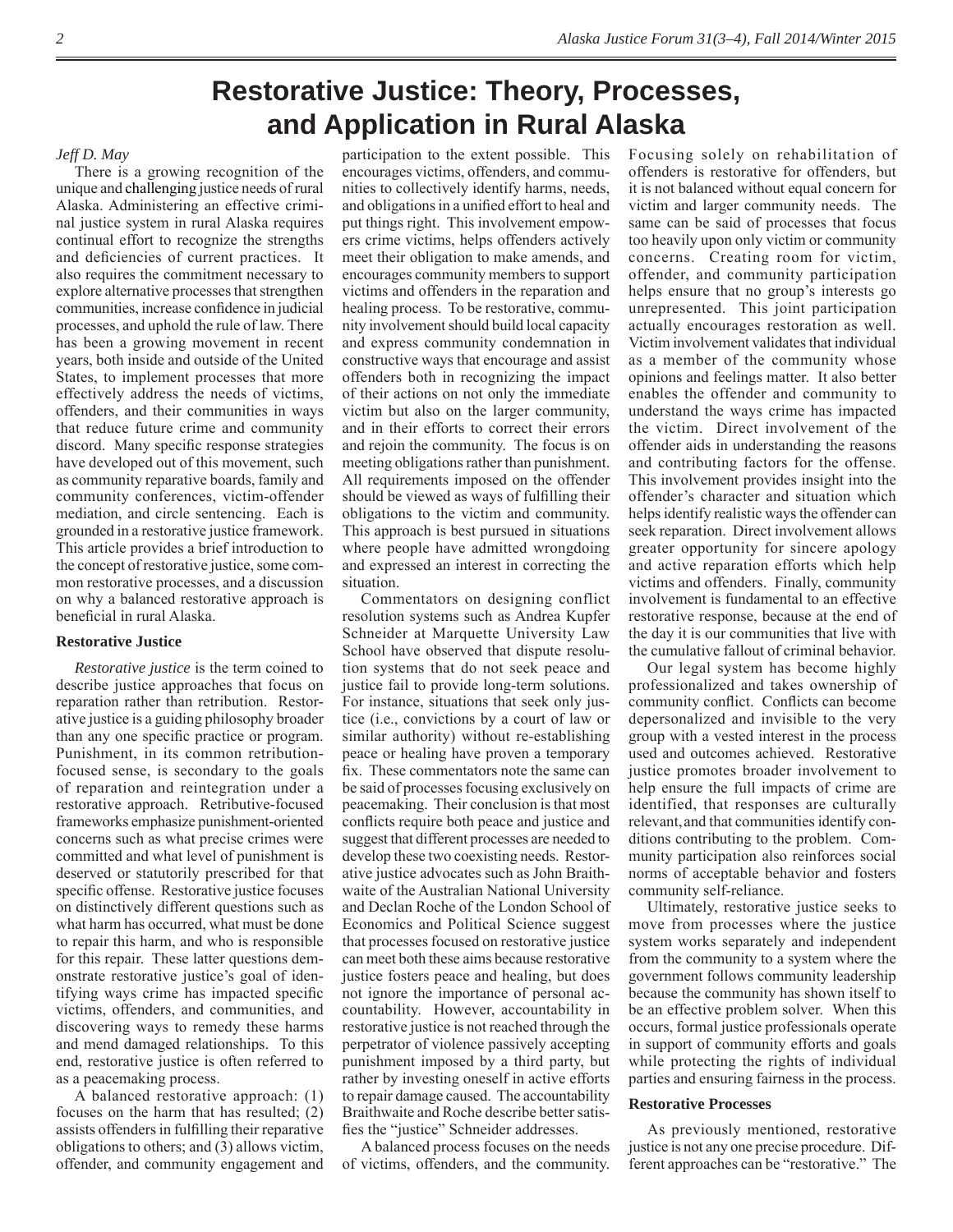degree to which they are restorative depends on their ability to meet the reparative needs of victims, offenders, and communities. There are many variations of restorativefocused processes in use throughout the world. Three are briefly discussed here by way of example. In the context of criminal cases, these approaches all generally presume an acceptance of guilt by the accused and a focus on alternate means of sentencing.

#### *Victim-Offender Mediation*

One restorative approach is victimoffender mediation. This typically involves a victim and an offender in direct mediation facilitated by one or two mediators. Sometimes victims and offenders converse faceto-face, but other times they meet separately with the mediator, and the mediator relays information between them. In face-to-face mediation, family members or friends are often present as support persons. These meetings are designed to help the parties better understand why the crime occurred and what the impacts are and explore avenues for reparation. While not used in the criminal context in all jurisdictions, in others these programs have a respectable multi-decade track record. Many of these mediations involve less serious property crimes committed by young people, but this process is being expanded to more serious offenses by juveniles and adults. Multiple studies by

Mark Umbreit of the Center for Restorative Justice and Peacemaking at the University of Minnesota and others have shown this process leads to victim and offender satisfaction with the outcome, and significantly reduced recidivism rates among juvenile offenders.

#### *Conferencing*

Group conferencing broadens the range of persons involved. Group conferences vary in name and style, but each tends to use group discussion attended by a combination of victims, offenders, their respective family members or other support persons, and some additional community members such as government or school representatives. A trained facilitator leads the discussion, which may follow a particular speaking order. The session begins by discussing what occurred and how individuals were harmed. The facilitator then moves the discussion towards focusing on what must be done to make appropriate reparations. Finally, the group seeks to develop a consensus agreement regarding what must be done by the offender and how and when that will occur. By involving representatives of the community, this process takes into account community concerns.

#### *Circles*

Circles involve similar numbers and types of persons as those involved in group

conferences, but can be expanded to include the input from more members of the community. This process gets its name because participants generally seat themselves in a circle where all have equal ability to participate and share their views. Often, a trained facilitator or community leader leads the process by facilitating the discussion, but all in the circle have the opportunity to speak. A *talking piece* is passed around the circle to designate who may speak. (This is usually an object (e.g., an eagle feather) chosen by the facilitator and has some cultural or personal significance.) Participants express their feelings in a shared search to identify why crimes have occurred, identify what harms need repair, and identify the steps needed in the healing process. Circles can be used in numerous contexts from community talking circles (meant to discuss events of community significance) to circle sentencing where the circle members (which can include victims, offenders, family, friends, community members, police, and lawyers) deliberate and come to a consensus for a sentencing plan that addresses the concerns of all interested persons.

Mediation, conferences, and circles have many similarities, and communities can be flexible in the approach used in a given circumstance. In some instances it may be

*Please see Restorative justice, page 5*

### **Restorative Justice References**

- Alaska Rural Justice and Law Enforcement Commission. (2012). *Report to the United States Congress and the Alaska State Legislature*. Alaska Rural Justice and Law Enforcement Commission. (http://www.akjusticecommission.org/pdf/reports/ ARJLEC\_2012\_Report.pdf).
- Bazemore, Gordon; & Schiff, Mara (eds.). (2001). *Restorative Community Justice: Repairing Harm and Transforming Communities*. Cincinnati, OH: Anderson Publishing Co.
- Bazemore, Gordon; & Umbreit, Mark. (2001). "A Comparison of Four Restorative Conferencing Models." *OJJDP Juvenile Justice Bulletin* (Feb 2001). NCJ 184738. (https://www.ncjrs.gov/pdffiles $1$ /ojjdp/184738.pdf).
- Braithwaite, John; & Roche, Declan. (2001). "Responsibility and Restorative Justice." Chap. 3 in Gordon Bazemore & Mara Schiff (eds.), *Restorative Community Justice: Repairing Harm and Transforming Communities*, pp. 63–84. Cincinnati, OH: Anderson Publishing Co.
- Indian Law & Order Commission. (2013). *A Roadmap for Making Native America Safer: Report to the President and Congress of the United States*. Indian Law & Order Commission. (http://www. aisc.ucla.edu/iloc/report/).
- Pranis, Kay; Stewart, Barry; & Wedge, Mark. (2003). *Peacemaking Circles: From Crime to Community*. St. Paul, MN: Living Justice Press.
- Prison Fellowship. "Sycamore Tree Project." (website)*.* Retrieved 27 Oct 2014. (http://www.prisonfellowship.org.uk/what-we-do/ sycamore-tree/).
- Rieger, Lisa. (2001). "Circle Peacemaking." *Alaska Justice Forum*

17(4): 1, 6–7 (Winter 2001). (http://justice.uaa.alaska.edu/ forum/17/4winter2001/a\_circle.html).

- Ross, Rupert. (2006). *Dancing with a Ghost: Exploring Aboriginal Reality* (revised ed.). Toronto, ON: Penguin Canada.
- Schneider, Andrea Kupfer. (2009). "The Intersection of Dispute Systems Design and Transitional Justice." *Harvard Negotiation Law Review* 14: 289–315 (Winter 2009). (http://www.hnlr.org/ wp-content/uploads/2012/04/THE\_INTERSECTION\_OF\_DIS-PUTE SYSTEMS DESIGN AND TRANSITIONAL JUS-TICE.doc).
- Umbreit, Mark S.; Coates, Robert B.; & Vos, Betty. (2004). "Victim-Offender Mediation: Three Decades of Practice and Research." *Confl ict Resolution Quarterly* 22(1-2): 279–303 (Fall/Winter 2004). (http://dx.doi.org/10.1002/crq.102).
- Umbreit, Mark S.; Vos, Betty; & Coates, Robert B. (2006). *Restorative Justice Dialogue: Evidence-Based Practice*. University of Minnesota Center for Restorative Justice and Peacemaking. (http://www.cehd.umn.edu/ssw/RJP/PDFs/RJ\_Dialogue\_Evidence-based Practice 1-06.pdf).
- Umbreit, Mark S.; Vos, Betty; Coates, Robert B.; & Lightfoot, Elizabeth. (2005). "Restorative Justice in the Twenty-First Century: A Social Movement Full of Opportunities and Pitfalls." *Marquette Law Review* 89(2): 251–304. (http://scholarship.law.marquette. edu/mulr/vol89/iss2/3/).
- Yazzie, Robert. (1994). "'Life Comes from It': Navajo Justice Concepts." *New Mexico Law Review* 24(2): 175–190 (Spring 1994). (http://lawschool.unm.edu/nmlr/volumes/24/2/02\_yazzie\_life. pdf).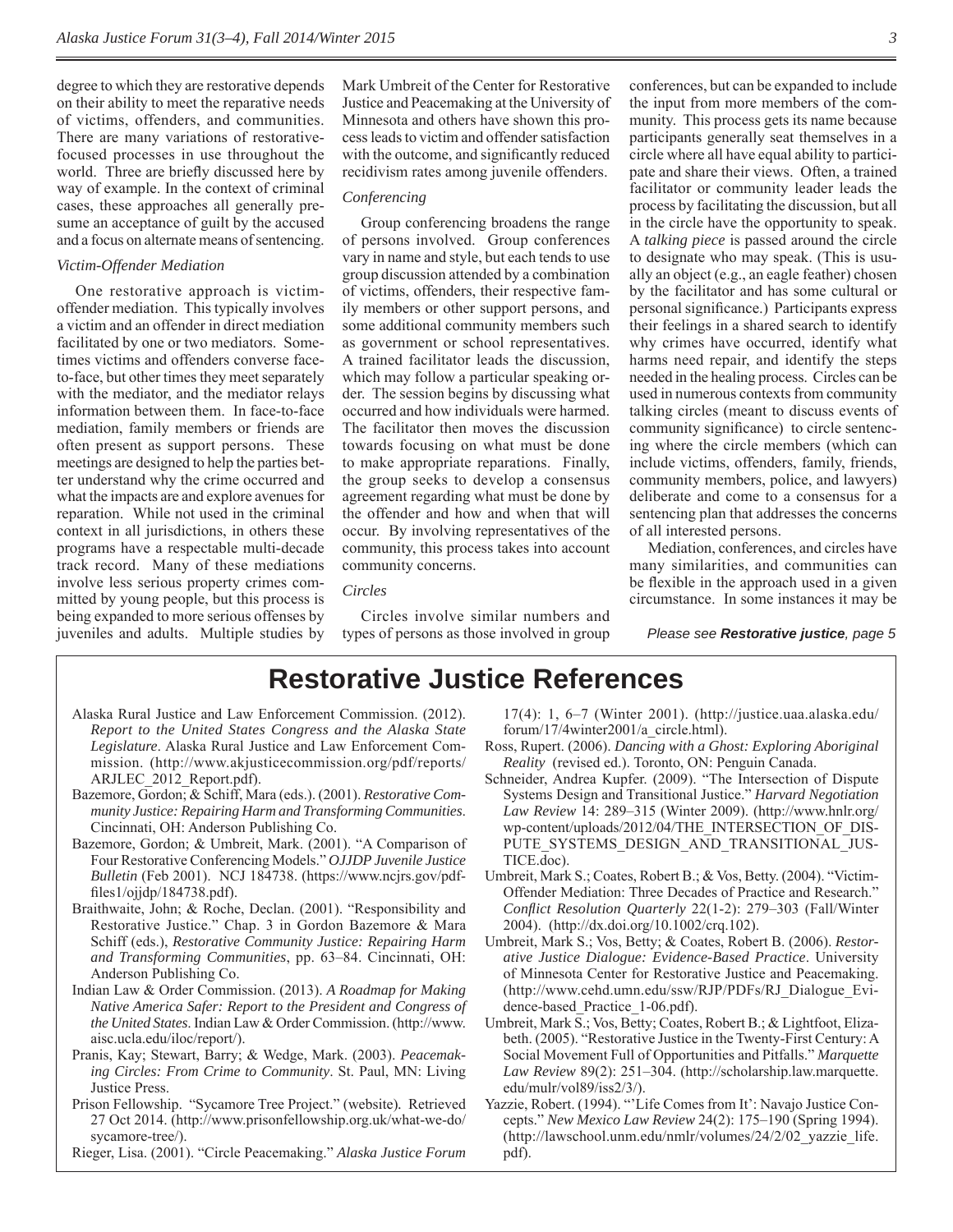# **Restorative Justice Programs and Sentencing**

dure 11(i) and Delinquency Rules 21(d)(3) and 23(f) which de- prosecutor, and the defendant(s)." Alaska R. Crim. Pro. 11(i)(1). scribe the requirements for referral to a restorative justice program The sentence recommended by the restorative justice program as part of the sentencing process. These amendments took effect April 15, 2014. These rule changes were proposed by the Alaska Supreme Court's Local Dispute Resolution Subcommittee of the Following a consideration of the recommendations of a restor-Fairness, Diversity, and Equality Committee. To support implementation of the rule changes, Alaska Supreme Court Chief Justice Dana Fabe assigned Superior Court Judge Eric Smith to facilitate circle sentencing, family group conferencing, reparative boards, meetings between local judicial officers and interested tribes or and victim-offender mediation." Alaska R. Crim. Pro. 11(i)(3). other organizations that the local groups want to be involved in and to work out specific agreements for referrals. Judicial officers also called wellness courts—such as the Felony DUI Court, in Kenai, Cordova, and Dillingham have approached Judge Smith Felony Drug Court, Veteran's Court, Mental Health Court, Family for possible assistance in working with local tribes.

Below are the amendments to Alaska Rule of Criminal Proce-storative justice program with "the consent of the victim(s), the may then be sent to the court for consideration. The judge may, but is not required to, attend the restorative justice proceeding. ative justice program, the judge will determine the sentence.

An Alaska Court System judge may refer a defendant to a re-restorative justice programs.Restorative justice programs "include, but are not limited to Under this rule, the Alaska Court System's therapeutic courts, Care Court, and Family Preservation Court—are not considered

**Change to Alaska Criminal Rule 11**

# **IN THE SUPREME COURT OF THE STATE OF ALASKA**

**ORDER NO. 1816**

Adding Criminal Rule 11(i) and Delinquency Rule  $21(d)(3)$  and  $23(f)$  concerning restorative justice programs, to implement the recommendations of the Local Dispute Resolution Subcommittee of the Fairness, Diversity, and Equality Committee.

#### **IT IS ORDERED:**

1. Criminal Rule 11 is amended to add a new subsection (i), to read as follows: 3. Delinquency Rule 23 is amended to add a new subsection (f), which reads

#### **Rule 11. Pleas.**

#### **\* \* \* \***

#### **(i) Restorative Justice Programs.**

(1) With the consent of the victim(s), the prosecutor, and the defendant(s), the judge may refer a case to a restorative justice program. The parties must inform the restorative justice program about any applicable mandatory sentencing provisions at the time the matter is submitted to the program. The parties may propose to the court the sentence recommended by the participants in proceedings convened by that program.

(2) The parties may include the recommendations of the restorative justice program in a sentencing agreement subject to the provisions of subsection (e).

(3) The term "restorative justice program" means a program using a process in which persons having an interest in a specific offense collectively resolve how to respond to the offense, its aftermath, and its implications for the future. Restorative justice programs include, but are not limited to, circle sentencing, family group conferencing, reparative boards, and victim/ offender mediation. For purposes of this rule, the term "restorative justice program" does not include the Alaska Court System's therapeutic courts. (4) Except as provided below, the sentencing judge shall not participate

directly in any restorative justice program to which a case is referred for sentencing recommendations.

 (A) The judge may be present during the proceedings of the program provided that:

(i) the proceedings are conducted on the record; or

(ii) minutes of the proceedings are kept in a manner that the parties agree will fairly and accurately represent what is said at those proceedings.

 (B) The judge may speak at these proceedings provided that the judge's comments do not detract or appear to detract from the judge's neutrality.

2. Delinquency Rule 21(d) is amended to add a new paragraph (3), which DATED: December 4, 2013 reads as follows:

#### **Rule 21. Adjudication Hearing.**

#### **\* \* \* \* (d) Judgment.**

\* \* \* \* (3) A minor may, with the consent of the Department and the victim(s), condition an admission to one or more acts alleged in the petition upon the court's agreement to the recommendations made by a restorative justice program to which the matter is referred pursuant to Delinquency Rule 23(f).

as follows:

#### **Rule 23. Disposition or Dual Sentence. \* \* \* \***

#### **(f) Restorative Justice Programs.**

(1) With the consent of the victim(s), the Department and the juvenile may stipulate to a stay of disposition pending a referral of the matter to a restorative justice program. The parties must inform the restorative justice program about any applicable mandatory disposition provisions at the time the matter is submitted to the program.

(2) The court shall give due consideration to the recommendations made pursuant to a referral authorized by paragraph (1).

(3) The term "restorative justice program" means a program using a process in which persons having an interest in a specific offense collectively resolve how to respond to the offense, its aftermath, and its implications for the future. Restorative justice programs include, but are not limited to, circle sentencing, family group conferencing, reparative boards, and victim/offender mediation. For purposes of this rule, the term "restorative justice program" does not include the Alaska Court System's therapeutic courts. (4) Except as provided below, the judge rendering the disposition shall not participate directly in any restorative justice program to which a case is referred for dispositional recommendations.

 (A) The judge may be present during the proceedings of the program provided that:

(i) the proceedings are conducted on the record; or

(ii) minutes of the proceedings are kept in a manner that the parties agree will fairly and accurately represent what is said at those proceedings.

 (B) The judge may speak at these proceedings provided that the judge's comments do not detract or appear to detract from the judge's neutrality.

EFFECTIVE DATE: April 15, 2014

/s/ Chief Justice Fabe Justice Winfree Justice Stowers Justice Maassen Justice Bolger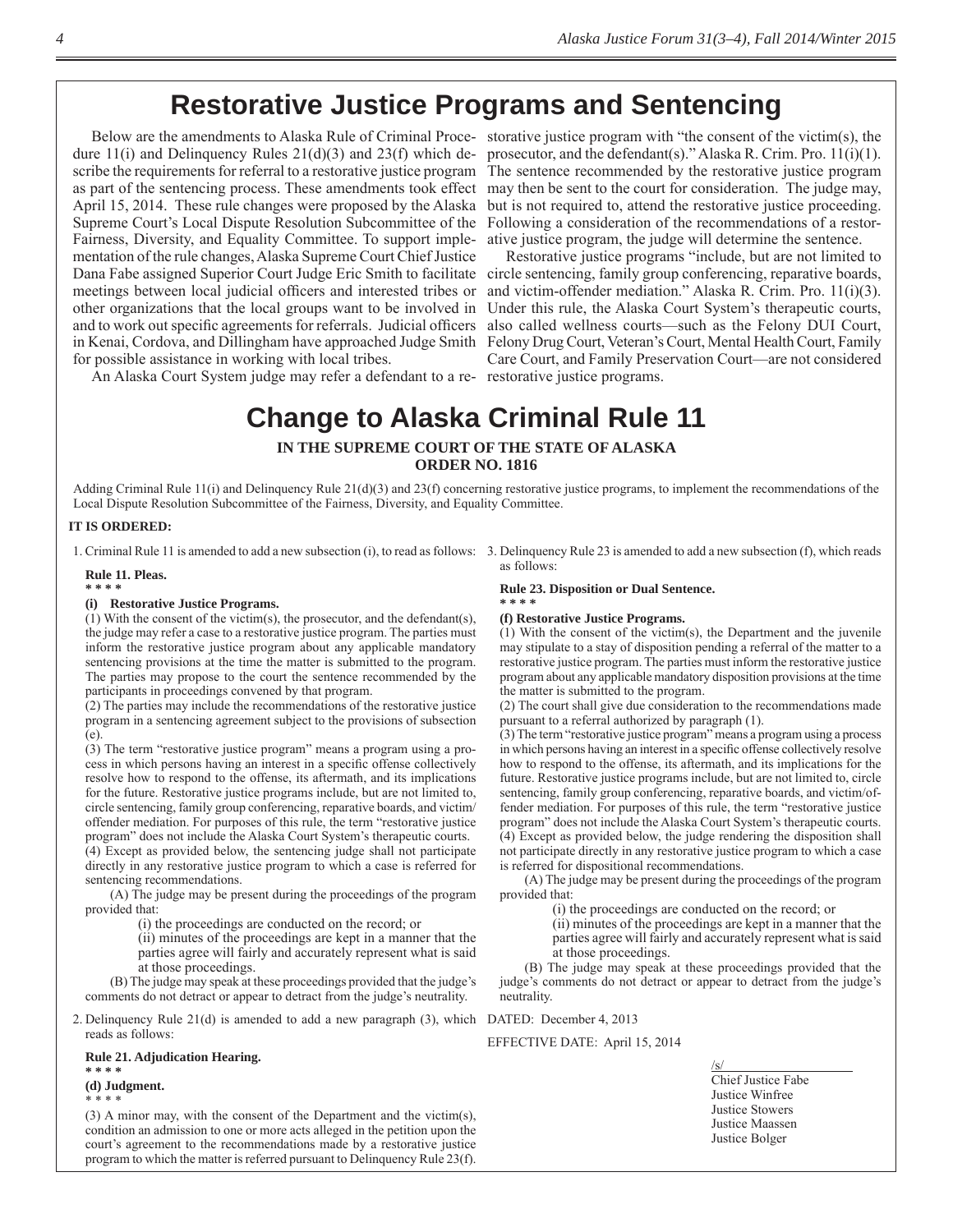### *Restorative justice*

*(continued from page 3)*

desirable to only involve the victim and offender in a mediation session because of privacy concerns. Other matters may be of such community importance that a larger community circle is necessary.

These processes can also be implemented at various stages in the case. Many are implemented as diversionary tools meant to direct certain cases away from formal adversarial court proceedings. Diversion can be deemed appropriate because of the nature of the offense or because the situation involves a remorseful defendant who freely admits guilt and a victim willing to engage in the reconciliation process. When used as a diversionary tool, these processes generally operate as alternatives to and in the shadow of traditional court procedures. Because guilt is admitted and voluntary consent to participate is obtained from the defendant, these diversionary processes can appropriately focus more on interests rather than individual rights. This allows the needed flexibility to truly address harms and focus on involving the defendant in reparation efforts.

Youth Court mediation in Fairbanks, for example, and the Circle Peacemaking program in Kake are Alaska instances of these restorative diversionary programs used in delinquency and criminal matters. Restorative principles can also be infused into standard court procedures themselves. If carefully crafted, court procedures can combine restorative justice principles while simultaneously preserving the individual constitutional rights of defendants. For example, there is ample room for community and victim input when setting conditions of pretrial release and at the sentencing stages of a case. The recent efforts of the Galena District Court to encourage community talking circles that discuss what is needed for healing and accountability and solicit community sentencing recommendations is an example of melding restorative principles into sentencing hearings (see "Community Justice Initiatives in the Galena District Court," p. 6). Thus sentencing becomes more reflective of the approach taken in juvenile cases where goals of rehabilitation and reconciliation are emphasized rather than procedural formalities of the adjudicatory phase of a case. Finally, restorative processes can also be used as a part of probation or incarceration. Programs such as the Sycamore Tree Project in the United Kingdom and Australia, where prisoners meet with victims and their families, are an example.

Again, how restorative a particular

practice is depends on its ability to meet the overall objectives of restorative justice. Some are more restorative than others in considering and meeting victim, offender, and community needs. Government agencies and the communities they serve should explore and develop options together.

#### **Restorative Processes in Rural Alaska**

Rural Alaska is fertile soil for implementing restorative processes. First, rural Alaska is filled with individuals, Native and non-Native alike, who recognize their dependence on one another and value community harmony. These residents may be isolated from urban populations, but they are not isolated from each other in their respective communities. Many communities consist of a web of people bonded by blood relations or marriage. The need for harmony, restoration, and healing is great because many crimes involve persons who will continue to be in close proximity and association with each other. These close relations often make the collateral impacts of crime more pronounced. When someone is victimized or punished their loss is felt by the collective community. It is not like Fairbanks, Anchorage, Juneau, or other urban areas, where many residents are only exposed to the community's crime through the news media. Additionally, rural Alaska is filled with people who culturally relate better to peacemaking approaches. Peacemaking is emphasized as a justice response in many indigenous cultures. The goal is to return parties to cooperative coexistence and interpersonal harmony. For example, circle peacemaking practices are being practiced in several tribal courts throughout Alaska, First Nations communities in Canada, and in the Navajo Nation of Arizona.

Second, rural communities have little opportunity to view, understand, or participate in many court procedures. Rural Alaskans deserve and need an opportunity to participate in self-governing processes like dispute resolution. Lack of familiarity, due in part to cultural and physical barriers to ready participation, can lead to feelings of mistrust and vulnerability regarding the operations of the Alaska Court System and other justice agencies. This is compounded by the use of proceedings that are not culturally relevant to much of the Alaska Native population. In 2012, the Alaska Rural Justice and Law Enforcement Commission stressed in their report to Congress and the Alaska State Legislature the message they had heard during public testimony: "Public testimony impressed upon [the Commission] the importance, and success, of *locally driven*  approaches that respond to the immediate and cultural needs of communities. Citing its congressional mandate, the Commission asserted that the state judicial system does not have a sufficient profile in rural Alaska communities" (emphasis in original). The Commission also noted that "[a]t the same time, state-tribal jurisdictional conflicts and state policies have often prevented tribal courts from filling this tremendous void." This conclusion was echoed in the recent findings of the Indian Law and Order Commission provided to President Obama and Congress in 2013.

Many rural Alaska communities are more difficult to access and lack social and justice services available in the more accessible regions of the state. While accepting this reality, it is imperative we not become complacent regarding the need for law, order, and justice in these areas. The state and federal governments can do more to reasonably meet these community justice needs by adopting practices that partner with and utilize healthy localized social control mechanisms. Government agencies can also adjust their own practices to build community capacity to heal and control future crime. Justice delivery must not isolate the remote segments of the population from meaningful involvement, and must harness local resources to prove effective.

#### **Conclusion**

The Alaska Court System is taking significant steps to increase the involvement of local communities and the use of restorative justice programs in its cases. The Alaska Supreme Court adopted rules changes effective April 15, 2014 to formally authorize referrals to restorative justice programs, such as circle sentencing, in criminal and delinquency cases. (See "Restorative Justice Programs and Sentencing," p. 4.)

The demographics of rural Alaska and its residents suggest restorative justice processes will help increase local participation in dispute resolution and crime prevention, provide a justice focus that is less adversarial, and better meet small community needs and cultural preferences for reconciliation. These processes could empower rural areas to partner with state agencies in implementing strategies directed by the challenges they face. The adoption of practices that emphasize community, victim, and offender needs through direct involvement of these parties increases the likelihood that obligations imposed on defendants are culturally relevant, and directed at repairing the damage caused to those most impacted by harmful behavior.

*Jeff D. May is an associate professor with the Department of Justice, University of Alaska Fairbanks.*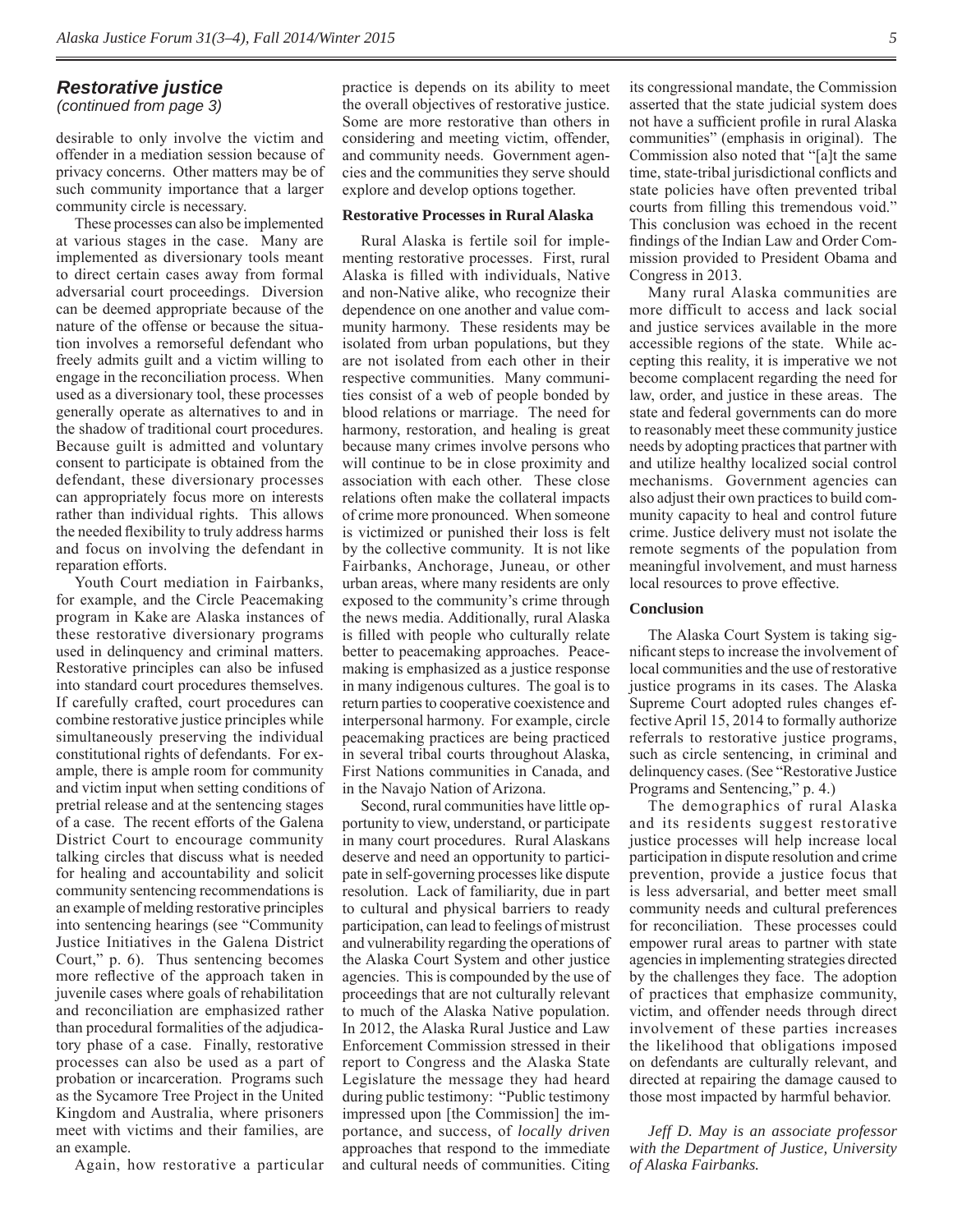# **Community Justice Initiatives in the Galena District Court**

#### *Jeff D. May*

The Galena District Court has been working closely with interested agencies and communities in the Fourth Judicial District to better connect the Alaska Court System and other justice system agencies to the rural villages they serve. This effort to bring court to the people has resulted in more frequent village-centered hearings in this region. It has also led to a practice of incorporating community recommendations into criminal sentences. Increasing village involvement is seen as an important factor in developing workable solutions and meeting the needs of remote residents.

Of late, the goal of improving justice delivery in rural Alaska has come into sharper focus. Reports generated by the Alaska Rural Justice and Law Enforcement Commission and the Indian Law and Order Commission, as well as commentary from the 2012 and 2013 Alaska State Court System's State of the Judiciary addresses have highlighted past practices, current needs, and recommended future direction. The Alaska Rural Justice and Law Enforcement Commission, established by Congress in 2004, has concluded that as government agencies work more closely with local



communities, the likelihood of developing publicly accepted and culturally relevant practices and outcomes will increase. The Galena District Court's community outreach efforts are a testament to this conclusion. This article describes this collaborative effort developing in the Yukon/Koyukuk region of the Fourth Judicial District aimed at increasing access to, understanding of, and community participation in criminal matters affecting remote villages. (See Figure 1.) The Galena magistrate judge, public defenders, and district attorneys serving this region, and others have joined with remote



communities to infuse local knowledge and participation into state court proceedings to help ensure relevant information necessary for successful remedies is available. A climate of cooperation and open dialogue that did not previously exist is growing between these predominantly Alaska Native communities, justice officials, and other concerned groups.

#### **Community Involvement**

Alaska's government and legal process are designed to serve its citizens, and various procedures—from jury service to voting on retention of judges to the public election of lawmakers—demonstrate efforts to connect the public with its governing processes. For many, the opportunity to view the judicial process in action is as simple as driving across town to the local courthouse. For citizens in distant remote communities that ability is far more limited. (See Figure 2.)

Misdemeanor crimes occurring in rural areas are addressed in hub communities such as Galena, Tok, and Dillingham by magistrate judges. Felony offenses are addressed by superior court judges, predominately situated in larger urban centers. For many villages all court proceedings occur in distant settings, and little is known about how a particular incident actually impacted individual victims and the community. In some villages these impacts can be dramatic and affect a large percentage of the community. Similarly, often little is known about the defendant, the defendant's role in the community, the circumstances which may have led to the criminal behavior, or community resources available to assist the individual.

Alaska's sentencing guidelines require thoughtful consideration of victim, offender, and community interests when crafting sentences aimed at addressing their respective needs. Alaska Statute 12.55.005, referred to as the "*Chaney* criteria" because the in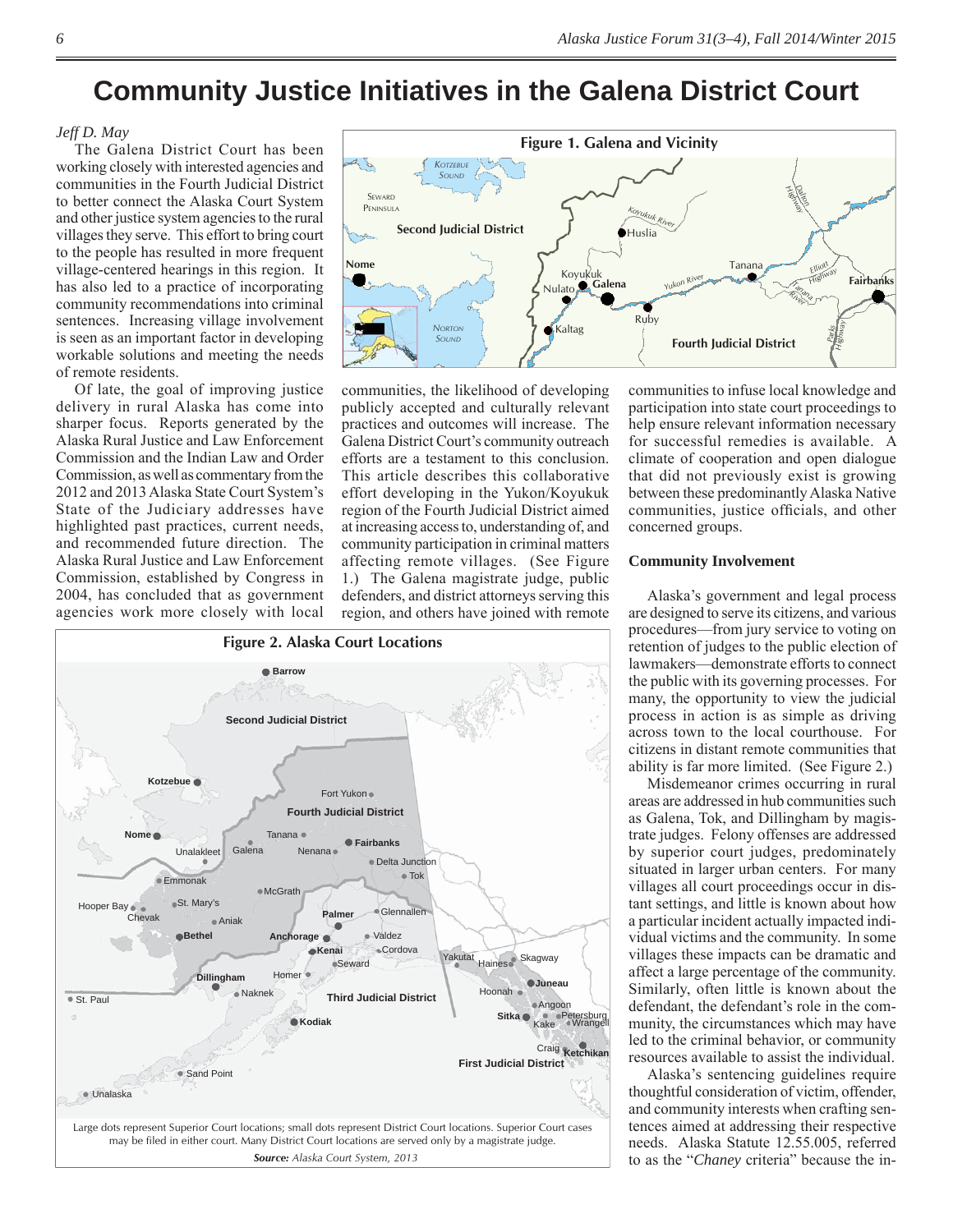formation was first articulated by the Alaska Supreme Court in *State v. Chaney*, 477 P.2d 441 (Alaska 1970), reads in part:

In imposing sentence, the court shall consider

(1) the seriousness of the defendant's present offense in relation to other offenses;

(2) the prior criminal history of the defendant and the likelihood of rehabilitation;

 $(3)$  the need to confine the defendant to prevent further harm to the public; (4) the circumstances of the offense and the extent to which the offense harmed the victim or endangered the public safety or order;

(5) the effect of the sentence to be imposed in deterring the defendant or other members of society from future criminal conduct;

(6) the effect of the sentence to be imposed as a community condemnation of the criminal act and as a reaffirmation of societal norms; and

(7) the restoration of the victim and the community.

Much of this information is only available if victims, offenders, and their affected communities have the opportunity to voice their feelings and concerns in a safe and culturally relevant atmosphere. Currently, some of this information comes into sentencing hearings by way of presentence investigation reports, written or oral statements by victims, and recommendations by the prosecutor and defense attorney. Often, this information is missing entirely. Presentence investigation reports, only prepared in felony cases and largely through document searches and phone calls made by distant probation departments, rarely contain the depth of information necessary for effective sentencing in rural cases. Even the attorneys struggle to obtain this detailed information. For example, the likelihood of an offender's rehabilitation is affected by many more variables than just prior criminal history. The community can assist in supplying answers to many questions integral to sentencing decisions, such as: resources that have been provided in the past, resources available in the defendant's community, existing family and community support, employment opportunities, the defendant's skills and education, and other factors that correlate with rehabilitation and the prevention of recidivism.

Similarly, the specific impacts of crime on a particular village are not generally known to prosecutors and judges living in distant communities. The community often better understands the risk potential a defendant poses, the impacts on crime victims, and a sense of what is needed to regain harmony in the community. Yet, missing from most hearings is the voice of the community regarding their view of the offense, its causes and consequences, and suggestions regarding communal condemnation and/or hope for restoration. In short, much of the information needed under the *Chaney* sentencing criteria is in the hands of the various community members of these remote communities.

Along with current practices, the Alaska Court System can more fully seek this information by involving and asking communities about their concerns, needs, and recommendations. So long as constitutional guarantees of defendants and the statutory rights of victims are provided, community input furthers legitimate interests of the State and the individual communities. Alaska's sentencing statutes and court rules provide avenues for community input and participation. This input and participation can come in the form of community-generated sentencing recommendations, participation in a community-oriented restorative justice program, or even through submission of a negotiated agreement presented to the sentencing judge pursuant to the terms of AS 12.55.011 (adopted in 2000).

The Alaska Legislature sanctioned greater community and victim involvement in Alaska Statute 12.55.011, which provides statutory authorization for judges to accepted negotiated sentencing agreements in specified crimes. Alaska Statute 12.55.011 allows judges to adopt voluntarily negotiated sentencing agreements between victims, offenders, and their communities in prescribed cases when those agreements do not violate other mandatory sentencing provisions. Before accepting a negotiated agreement, the court must ensure the agreement was not coerced, but if voluntary, this statute provides room for restorative processes such as victim-offender mediation, group conferences, and community circles which culminate in a negotiated/consensus agreement that the court adopts.

Alaska Court System practice and newly adopted rules are also creating more opportunity for community and victim involvement. Several courts in the Alaska Court System, together with local justice system participants, have been creatively involving local communities and using restorative justice programs in conjunction with sentencings. The Supreme Court amended Criminal Rule 11 and Delinquency Rules 21 and 23, effective April 15, 2014, to formally authorize referrals to restorative justice programs, such as circle sentencing, in criminal and delinquency cases. (See "Restorative Justice Programs and Sentencing," page 4.) The rule change is based on recommendations that were developed by the Local Dispute Resolution Subcommittee of the Fairness, Diversity, and Equality Committee. It is intended to support current practice as it has evolved over the years, and to protect the integrity of restorative justice proceedings and the neutral role of the Alaska Court System's judicial officers.

Criminal Rule 11 and the sentencing directives from the Legislature in AS 12.55.005 and AS 12.55.011 allow the courts to ensure victims and communities have the opportunity for appropriate amounts of input and involvement that do not violate the constitutional rights of defendants and the statutory rights of victims.

#### **Restorative Community Outreach in the Yukon-Koyukuk Region**

One of the more recent restorative community outreach efforts underway in Alaska is occurring in the Fourth Judicial District, predominately through the efforts of Galena's magistrate judge. Magistrate Judge Chris McLain has garnered the help and insight of local village leadership; court system presiding judicial officials; the Tanana Chiefs Conference (TCC), a tribal nonprofit organization representing the interests of 42 tribal groups in Interior Alaska; attorneys within the local District Attorney Office and Public Defender Agency assigned to the Galena region; and faculty of the University of Alaska Fairbanks to create and implement court practices that better serve the needs of remote villages of the Yukon-Koyukuk region. While not the only example of community outreach and restorative justice philosophy applied to the rural setting, this collaborative effort is gaining exposure, and presents a potential shift in the Fourth Judicial District towards more localized involvement in rural cases.

Galena is a lower Yukon River community in Interior Alaska of about 500 residents and serves as the District Court site for several surrounding villages (Figure 1 and Table 1). These other villages include Ruby, Kaltag, Nulato, Koyukuk, Tanana, and Huslia. (Note: Tanana is now served by the Nenana magistrate judge.) Each village is similar in that all are very small, none have road access, and all are predominately Alaska Native. Many of these remote residents have close ties to a traditional Athabascan lifestyle. Each village has an active tribal government, but few state-operated social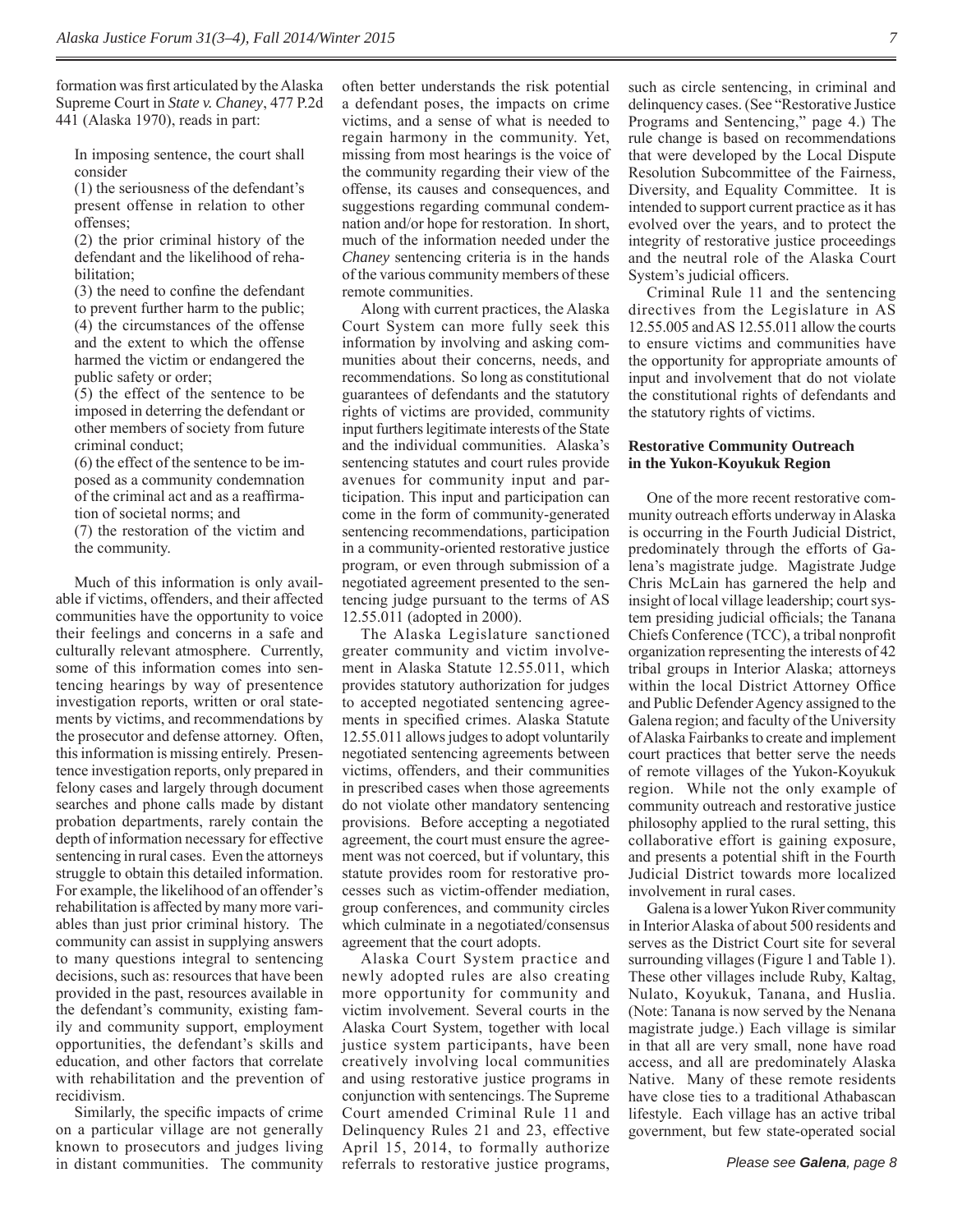#### *Galena*

#### *(continued from page 7)*

and justice services are readily available. In these villages law enforcement presence is limited, there are no practicing attorneys, and court participation either occurs in person at Fairbanks or Galena or telephonically to these locations.

In 2009, after his first year in service, Magistrate Judge McLain expressed concern about the effectiveness of court procedures and how the court was perceived by residents in this area. These concerns arose from a palpable sense of mistrust between

community members and the court system, a generalized lack of understanding of how the court system operated, and an alarming realization that conditions of release or probation did not account for the realities of village life. Magistrate Judge McLain began exploring what could be done to address these concerns.

Discussions with local mental health and substance abuse counselors, who are provided by Tanana Chiefs Conference, revealed that few treatment services were readily available to defendants, and some court-imposed release conditions were impossible to comply with in the villages.

It was also difficult for villages outside of Galena to be aware of or participate in court hearings impacting their people. Magistrate Judge McLain and long-time Galena clerk of court Pam Pitka began discussing how to make court processes better address these needs. They concluded the communities needed to have ownership and input in the decisions that would impact them so as to remove mystery and gossip about the Alaska Court System. Magistrate Judge McLain and his clerk believed it would be beneficial to hold some court proceedings and community "talking circles" away from the Galena courthouse in the actual

| <b>Table 1. Community Characteristics</b> |                 |                                                           |                                      |                                                             |                                                                                                                         |                                                           |                                  |                                                        |                                                                                                                                                              |  |  |  |
|-------------------------------------------|-----------------|-----------------------------------------------------------|--------------------------------------|-------------------------------------------------------------|-------------------------------------------------------------------------------------------------------------------------|-----------------------------------------------------------|----------------------------------|--------------------------------------------------------|--------------------------------------------------------------------------------------------------------------------------------------------------------------|--|--|--|
| Community                                 | Popula-<br>tion | Percent<br>American<br>Indian/<br>Alaska<br><b>Native</b> | <b>Local Municipal</b><br>government | <b>Local tribal</b><br>government                           | Local<br>law enforcement <sup>a</sup>                                                                                   | Alaska<br>Court<br>System<br>location                     | Local<br>practicing<br>attorneys | Local<br>probation/<br>parole<br>officers <sup>b</sup> | Local<br>treatment services <sup>c</sup>                                                                                                                     |  |  |  |
| Galena                                    | 470             | 64%                                                       | City of Galena<br>(1st class city)   | Village of Galena<br>(federally recognized<br>tribe)        | Yes — two Alaska<br>State Troopers (one<br>assigned to fish and<br>game regulation);<br>one municipal police<br>officer | $Yes -$<br>District<br>Court                              | No                               | No                                                     | Local substance abuse<br>counselors employed by<br>Tanana Chiefs Conference<br>(TCC) offer substance<br>abuse and mental health<br>services                  |  |  |  |
| Huslia                                    | 275             | 92%                                                       | City of Huslia<br>(2nd class city)   | Huslia Village<br>(federally recognized<br>tribe)           | Yes - Village Public<br>Safety Officer (VPSO)                                                                           | No                                                        | No                               | No                                                     | Counseling services<br>provided by Galena-based<br>TCC counselor during<br>monthly visits                                                                    |  |  |  |
| Kaltag                                    | 190             | 92%                                                       | City of Kaltag<br>(2nd class city)   | Village of Kaltag<br>(federally recognized<br>tribe)        | No                                                                                                                      | No                                                        | No                               | No                                                     | Substance abuse and<br>mental health counselor<br>employed by TCC                                                                                            |  |  |  |
| Koyukuk                                   | 96              | 97%                                                       | City of Koyukuk<br>(2nd class city)  | Koyukuk Native Village<br>(federally recognized<br>tribe)   | No                                                                                                                      | No                                                        | No                               | No                                                     | Counseling services<br>provided by Galena-based<br>TCC counselor during<br>monthly visits                                                                    |  |  |  |
| <b>Nulato</b>                             | 264             | 94%                                                       | City of Nulato<br>(2nd class city)   | Nulato Village<br>(federally recognized<br>tribe)           | Yes - Village Public<br>Safety Officer (VPSO),<br>but position vacant                                                   | No                                                        | No                               | No                                                     | Substance abuse and<br>mental health counseling<br>services provided by<br>Kaltag-based TCC<br>counselor during monthly<br>visits; Behavioral Health<br>Aide |  |  |  |
| Ruby                                      | 166             | 89%                                                       | City of Ruby<br>(2nd class city)     | Native Village of Ruby<br>(federally recognized<br>tribe)   | No                                                                                                                      | No                                                        | No                               | No                                                     | Substance abuse and<br>mental health counseling<br>services provided by<br>Galena-based TCC<br>counselors during<br>monthly visits                           |  |  |  |
| <b>Tanana</b>                             | 246             | 87%                                                       | City of Tanana<br>(1st class city)   | Native Village of Tanana<br>(federally recognized<br>tribe) | No                                                                                                                      | Court<br>location<br>closed<br>effective July<br>15, 2014 | No                               | No                                                     | Tribal Health Office;<br>counseling services<br>provided by counselors<br>from Fairbanks during<br>monthly visits                                            |  |  |  |

a. As of the writing of this article, there was no VPSO listed as currently serving in Kaltag, Koyukuk, Ruby, or Tanana. The VPSO formerly serving in Tanana was recently transferred to Fairbanks to serve as a designated regional VPSO rover.

b. Probation/parole is a unified system in Alaska. VSPOs are trained to act as agents for probation/parole officers. Probation/parole officers attempt to visit villages in which c. These and other service positions are subject to change over time.probationers/parolees reside at least twice per year. Alaska State Troopers often volunteer to meet with probationers/paroleees when conducting routine business in villages.

*Sources of data: Alaska State Troopers, Active VPSO by Village (updated September 2014), http://www.dps.state.ak.us/ast/vpso/docs/OversightListing.pdf; Alaska State Troopers Statewide VPSO Coordinator; Tanana Chiefs Conference VPSO Coordinator; Alaska Department of Corrections, Fairbanks District Supervisor, Probation and Parole; Alaska Department of Commerce, Community, and Economic Development, Community Information, http://commerce.alaska.gov/cra/DCRAExternal/community*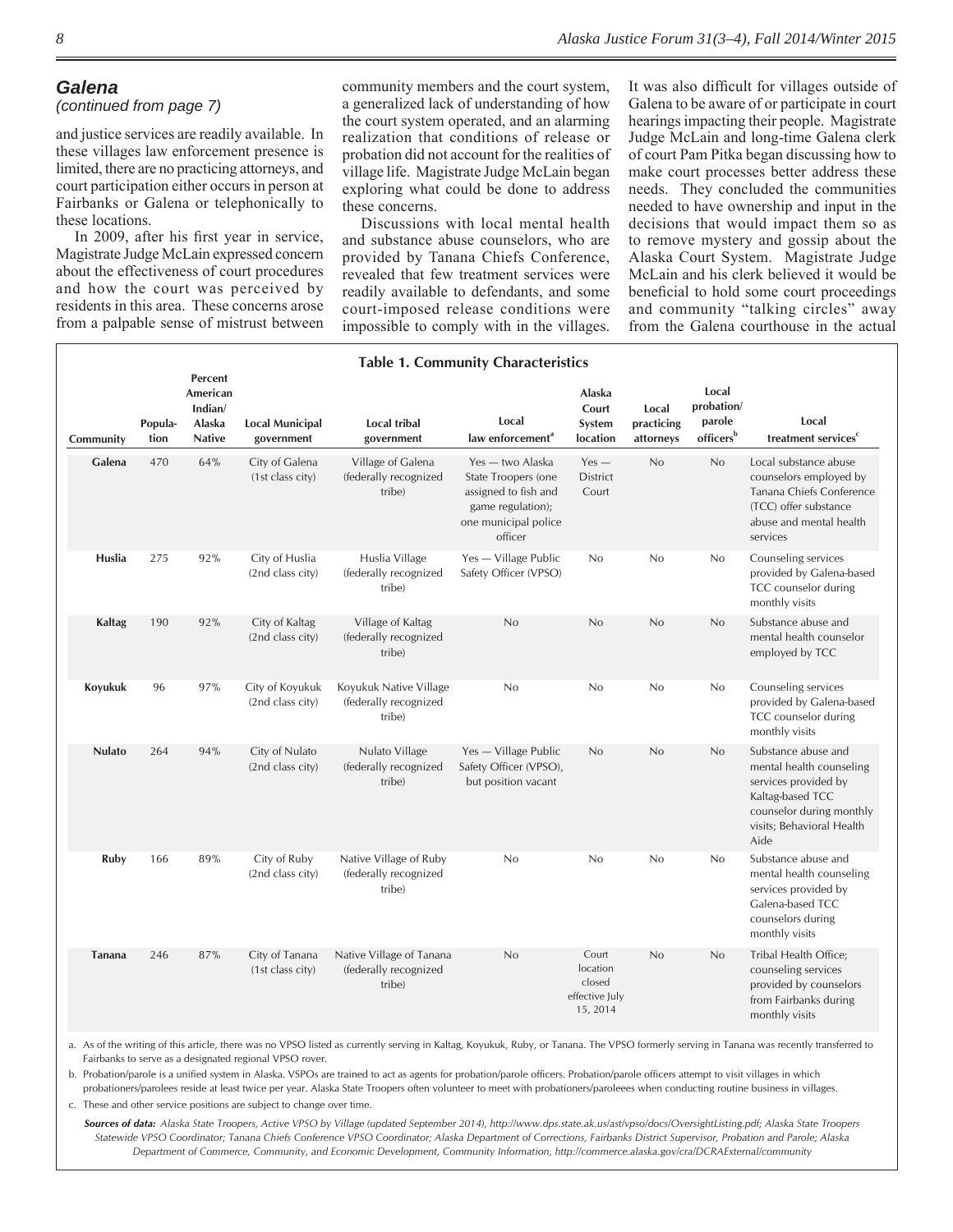villages where crimes were occurring. This would serve two purposes. Local residents could see how court is conducted, and the court could use the talking circle to inquire about general justice needs and concerns in these more remote villages. The talking circle format would provide a culturally significant way for the court to communicate with the villages and open the doors of communication in a respectful way. Magistrate Judge McLain explained: "You need to see and understand the villages one serves. You have to understand them to craft solutions that will work there. Going there shows respect."

These outreach trips began in 2010 with Magistrate Judge McLain being accompanied by the Fairbanks district attorney and the public defender assigned to the region. Court hearings and talking circles were conducted in Nulato, Huslia, and Tanana. The hearings were held in the village tribal halls with permission and support from the community, and after each hearing a general talking circle was held with community members and leaders. Out of these community discussions came a universal concern that village members did not understand court processes, desired greater understanding of the state justice system, and wanted to be involved in the decisions that impact their communities. The communities expressed their desire to work with the State in addressing criminal matters rather than a desire for the State to stay out of these community concerns. Magistrate Judge McLain began to see how important it was to adjust the way the Alaska Court System operated in this area rather than just exploring diversionary options wherein certain matters could be shifted from the court to the local communities. Diversion of matters away from the court would not likely address deficiencies in court procedures nor overcome the sense of mistrust and mystery present. Magistrate Judge McLain believed changing the way the District Court actually operated in these villages was necessary and felt that incorporating community recommendations into court proceedings would allow the judge to be privy to important information regarding victim, community, and offender needs and allow communities to play a more active and informed role in the process. Community members would then become active participants and partners in effectively addressing crime.

Tanana Chiefs Conference (TCC) and the University of Alaska Fairbanks Department of Justice have also become partners with Magistrate Judge McLain in these outreach efforts. Lisa Jaeger, TCC Tribal Government Specialist, has been instrumental in

arranging visits to Galena region villages and facilitating community circles.

#### **Using Talking Circles to Generate Community Recommendations**

Several changes to court practices have emerged as these village trips have continued, but perhaps the most talked about has been the use of *circle sentencing*—a community talking circle—as part of a sentencing hearing, used to develop community recommendations for the sentencing judge. Magistrate Judge McLain and others believed that the use of talking circles and the input they generate would increase the effectiveness of imposed sanctions and the ability for communities to heal themselves. After exploring Alaska's statutory law and criminal procedures, it was determined that this information was vital to give true effect to the *Chaney* criteria, and the circle process could be implemented as part of a sentencing hearing in ways consistent with the constitutional rights of individual defendants. While community participation and input is deemed important, it has not replaced the role of a neutral and impartial judge with final sentencing authority. Rather, as currently practiced in this region, the judge considers the community's recommendations along with input from the attorneys involved, the defendant, and even the victim as is required under our current sentencing statutes. Ultimately, the judge reflects upon all the information provided to tailor a sentence that meets the Legislature's various sentencing goals.

At these village sentencing hearings it has been readily apparent how willing the judges are to incorporate community recommendations. The recommendations make sense, and account for the realities of village life. Yet not all recommendations have been adopted, which attests to the final role the judge retains. Community recommendations reflect what is important to the actual victims, offenders, and community members. To date, this type of sentencing hearing has been used in Tanana, Nulato, Galena, Kaltag, and Huslia. Other villages from this region and other regions of the state have expressed their desire and preference for this type of process. Magistrate Judge McLain, District Court Judge Jane Kauvar (now on the Superior Court in Fairbanks), and Superior Court Judge Paul Lyle have all conducted a circle sentencing-style proceeding.

These village sentencing hearings are currently initiated by a request from the defendant, after the defense attorney and the prosecutor have discussed the nature of the case and jointly determined that the facts of the case present a situation where community input is desirable either because of defendant, victim, or community needs. Once the attorneys have made the formal request for a local hearing, the court coordinates a scheduling conference, usually as part of its monthly calendar call where a representative of the affected community, the circle facilitator, and the involved attorneys discuss and arrange for the village trip. This includes discussing travel arrangements, securing a location for the hearing, making lodging accommodations if the trip involves spending the night, and other preliminary matters. Court hearings have been held in the community tribal halls and the court brings its mobile recording equipment. The hall is set up to accommodate a court hearing where the judge and clerk are positioned at a table in front of the room, each attorney has a small table to sit at, and the community observers are seated on chairs or benches behind the attorneys.

When the hearing begins, the judge explains the nature of the offense and brief case history leading up to the sentencing. The judge explains the purpose of sentencing in light of the *Chaney* criteria, describes any statutory sentencing obligations specific to that offense, and requests that the community meet with the appointed circle facilitator to discuss and develop a recommendation that includes information pertinent to the needs of the victim, offender, and community. (In the first few sentencing hearings, Tanana Chiefs Conference Tribal Government Specialist, Lisa Jaeger, acted as the circle facilitator. In later hearings Ms. Jaeger assisted a community member selected to act as the facilitator.) After this explanatory session, the judge then takes a recess while those interested, including the attorneys, victims, and the defendant gather in a talking circle to discuss how this particular offense came to be, the impacts it has had, and what can be done to appropriately remedy the situation. The facilitator helps guide this discussion by identifying harms and needs as part of the process of developing a consensus recommendation for the judge. All in the circle have a chance to participate, but are not required to do so. Circles have lasted from one to several hours in length.

Once a recommendation is formed, the judge is notified and returns, and the hearing continues. The judge asks for a community representative, usually the circle facilitator, to present the community recommendation for the record. The attorneys are then asked whether they have any specific objections or concerns about what has been presented and each attorney has the opportunity to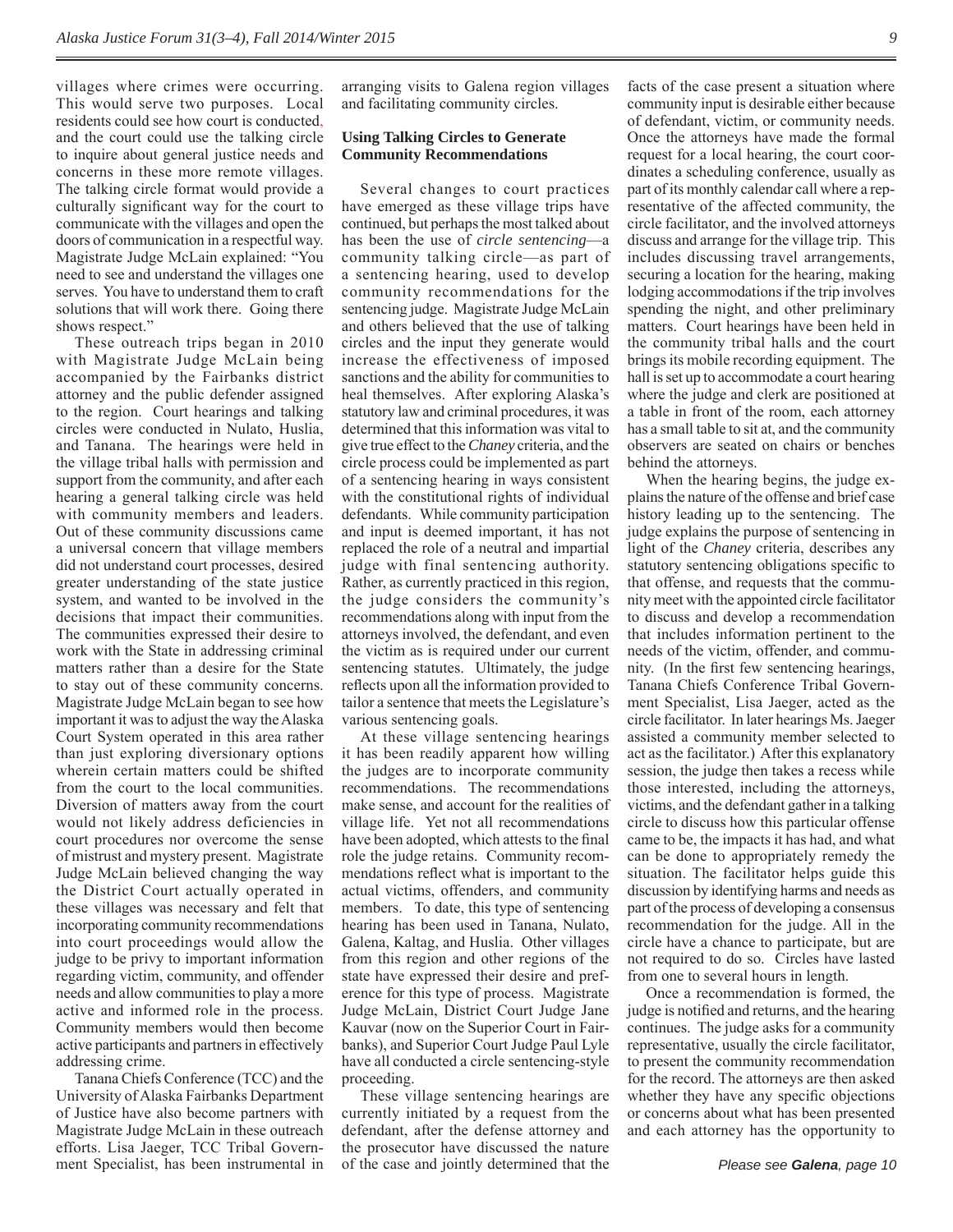#### *(continued from page 9)*

provide recommendations. The defendant is given the final opportunity to address the court, and then the judge normally takes a brief recess to consider this information and formulate the official sentence.

The benefit of these hearings extends beyond any one victim or defendant. Community residents of all ages are witnessing the court system in practice. For some communities, this is the first time state court has ever occurred at their location. Residents have the opportunity to better understand the criminal laws, what governs judges' decisions, and the role of attorneys in the process, and are given the opportunity to assist in matters of community importance. There have been numerous examples of growing trust and respect between these communities and the Alaska Court System. One occurred in

the village of Huslia when a village leader invited the district attorney to close the circle in a blessing—something typically reserved to community Elders. Another occurred at the 2012 Tanana Chiefs Conference Tribal Court Development conference. State justice officials were invited to attend, and village leaders from Nulato and Tanana publicly and sincerely, but with a healthy dose of Athabascan humor, expressed gratitude for the justice officials that have come to their villages. Magistrate Judge McLain attests to the changes in attitude he has witnessed and believes that attorneys are more inclined to better serve these village people because they have put faces to the names. According to Magistrate Judge McLain, this has provided "a window into the lives of Bush residents," and the feelings of many in rural Alaska who view the judicial system as racist are being replaced with trust and respect. He notes, "[t]his is bigger than just changing processes. It

allows for state laws that apply to all our citizenry to be applied in a way that makes sense in our unique village life."

#### **Conclusion**

Community and government leaders understand the importance of this work and the need to capitalize on our collective resources. In the 2012 State of the Judiciary address then Alaska Supreme Court Chief Justice Walter Carpeneti spoke about the growing trend both in Alaska and nationally to try to stop the "rampaging" prison growth and reduce spiraling recidivism rates by applying "smart justice" concepts. He defined *smart justice* as "weighing—in every criminal case—the likely effectiveness of the actions we take. Further, it means considering the costs of these actions— to our resources, to public safety, and to the collective potential of our citizens." Recognizing that rehabilitative and reentry services are few and far between in many predominantly

#### **Table 2. Summary of Village Sentencing Hearings, 2010–2013**

#### **Case 1**

- **Offenses Involved:** DUI (AS 28.35.030(a)(2); 2 counts Misconduct Involving Weapons in Fourth Degree (AS 11.61.210(a)(1) – possession while intoxicated); Petition to Revoke Probation (PTR) for new criminal charge
- **Location of Offense:** Village
- **Manner of conviction:** Rule 11 Guilty Plea subject to open sentencing and agreement to dismiss DUI charge and one count of weapons misconduct
- **Location of sentencing:** Village (telephonic, as defendant and attorneys located in Fairbanks)
- **Community recommendations:** The community met prior to the sentencing and generated recommendations to offer at the sentencing hearing. Recommendations included ordering the defendant to earn GED while serving jail time. Additionally community announced plans to keep in contact and offer support and encouragement to defendant while incarcerated.
- **Sentence imposed:** Magistrate imposed 100 days incarceration (revoked PTR jail time included with jail for additional cases); recommended community's recommendations to defendant with community action plan; unsupervised probation for two years.

#### **Case 2**

- **Offense(s) involved:** Assault in the Fourth Degree Reckless injury to another (AS 11.41.230(a)(1)); Petition to Revoke Probation (PTR) – New criminal charge. **Location of offense:** Village
- **Manner of conviction:** Criminal Rule 11 Guilty Plea subject to open sentencing on one count of Assault IV and one count of PTR

**Location of sentencing:** Village

- **Community recommendations:** The victim was in attendance but chose not to make a statement; two community representatives testified under oath at the hearing. The first encouraged a sentence that would include counseling and a requirement to better self by learning trades needed in village such as plumbing and electrical work. The other community representative testified about battle the community is having with alcohol, emphasizing the role alcohol is playing in the crime in the village. Additionally, the court met with community afterwards for a general talking circle about community justice concerns.
- **Sentence imposed:** Defendant had multiple prior assault convictions; for the PTR charge 60 days incarceration, pay suspended surcharge of \$100, and terms of probation stay in effect. For the Assault IV charge, ordered to serve 120 days in jail and pay \$50 police surcharge and \$50 correctional facility surcharge. Additional recommendations included performing Community Work Service, obtaining vocational training and substance abuse treatment.

#### **Case 3**

- **Offense(s) involved:** Multiple counts of Minor in Possession (AS 4.16.050(d) habitual); multiple counts of Petition to Revoke Probation (PTR) based on new criminal charges
- **Location of offense(s):** Village

**Manner of conviction:** Rule 11 Guilty Plea subject to open sentencing **Location of sentencing:** Village

- **Community recommendations:** Recommendations generated through community talking circle and then read into the record by community representative; community recommended community work service (CWS)-with specific ideas on how the CWS could be done (working with youth, teaching dog sledding, preparing youth for races, attending a follow up circle in one month, keep a journal, work with elders, talk to youth about alcohol, attend alcohol free events), monitored, and reported; recommended getting an alcohol assessment and getting treatment immediately; imposing a no alcohol requirement, and requiring defendant to stay in village to do CWS.
- **Sentence imposed:** The magistrate imposed 30 days incarceration with all 30 suspended; ordered 96 hours of CWS to be completed within six months, recommending the CWS plan proposed by community; unsupervised probation for 732 days.

#### **Case 4**

**Offense(s) involved:** Misconduct Involving a Weapon in the 2nd Degree (AS  $11.61.195(a)(3)(A)$  – firing gun at building) (later amended to Weapons Misconduct in 4th Degree (AS 11.61.210(a)(1) – possession while intoxicated) **Location of offense(s):** Village

**Manner of conviction:** Rule 11 Guilty Plea subject to open sentencing **Location of sentencing:** Village

- **Community recommendations:** Recommendations generated through community talking circle and then read into the record by community representative; recommended no jail time because defendant needed for services provided to the community; recommended working with youth in teaching subsistence skills; recommended CWS, with particular emphasis on serving elders and working with the youth; recommended no possession of alcohol.
- **Sentence imposed:** The judge imposed 222 days incarceration with 182 suspended—the remaining days could be substituted by completing 320 hours of community work service (CWS) to the community based on the community's recommendations (CSW to be reported to and monitored by the Tribal Council); imposed unsupervised probation for 912 days with specific conditions such as no alcohol; suspended jail surcharge.

*Note:* The offenses noted all took place in one or more of the following locations: Fairbanks, Galena, Huslia, Kaltag, Nulato, or Tanana. Sentencing in all cases was conducted in the village in which the offense occurred. The information regarding sentencing presented here was collected from public records including CourtView and log notes and/ or recordings of the hearings.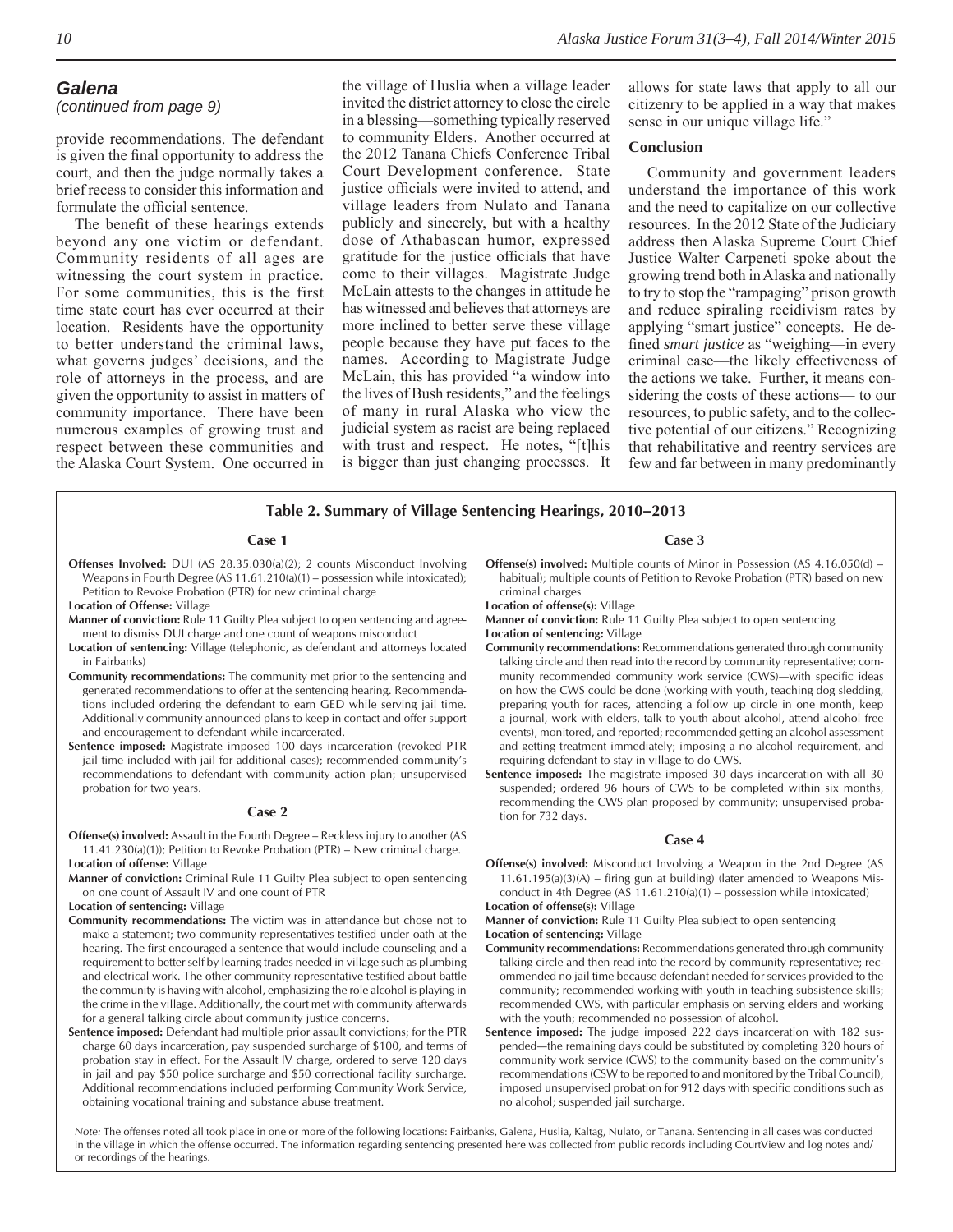Native communities, Chief Justice Carpeneti lauded efforts in the Galena region to engage village residents more directly in the cases that affect them. In his words, "The benefit of having the court system operate in a village goes far beyond the outcome of an individual case. Visits have helped foster mutual respect among the state, local, and tribal leaders involved in justice delivery, and have helped build greater community trust and confidence in the ability of our justice system to serve rural areas fairly and adequately."

Adding to then Chief Justice Carpeneti's comments, current Chief Justice Dana Fabe in her 2013 State of the Judiciary address noted:

Every study or survey of rural justice over the past two decades has acknowledged the unique and compelling justice needs of Alaska's small and isolated

villages.... Consistent among their recommendations is a theme heard with increasing urgency: the need for greater opportunities for local community leaders and organizations to engage in justice delivery at the local level. Quite simply, for courts to effectively serve the needs of rural residents, justice cannot be something delivered in a far-off court by strangers, but something in which local people—those most intimately affected—can be directly and meaningfully involved.

The changes that have been occurring are relatively new, and more time is needed to determine the effects on crime rates, recidivism rates, and community stability. Yet, the forecast looks optimistic and many have stepped forward voicing satisfaction and support for these changes. The Galena District Court has provided a contemporary

example of local engagement in our most rural communities. Tribal leaders and community members appreciate being involved in the process, and judicial decisions are more reflective of the actual needs of victims, defendants, and the community. The people of rural Alaska play very important roles in their communities. Not only are they mothers and fathers, brothers and sisters, grandpas and grandmas, aunties and uncles, they are also tribal court judges, village tribal chiefs, community Elders, and concerned and loving community members. It is their unique roles that make a consensus village community recommendation so important to a state judicial officer facing decisions regarding pretrial release, probation conditions, and appropriate sentences.

*Jeff D. May is an associate professor with the Department of Justice, University of Alaska Fairbanks.* 

#### **Table 2. Summary of Village Sentencing Hearings, 2010–2013 (continued)**

#### **Case 5**

- **Offense(s) involved:** Multiple counts of Contributing to the Delinquency of a Minor (AS 11.51.130(a)(1))
- **Location of offense(s):** Village
- **Manner of conviction:** Rule 11 Guilty Plea

**Location of sentencing:** Village

- **Community recommendations:** No specific recommendations; court met with community afterwards for a general talking circle about community justice concerns.
- **Sentence imposed:** Three counts dismissed by prosecutor; sentencing was on one count of AS 11.51.130(a)(1) and included a suspended imposition of sentence and one year unsupervised probation with some specific probation requirements and recommendations, one of which was 80 hours of community work service (CWS).

#### **Case 6**

- **Offense(s) involved:** Assault in the Third Degree (AS 11.41.220(a)(1)(A) cause fear of injury with weapon; (later amended to Assault in the Fourth Degree (AS 11.41.230(a)(3) – causing fear of injury; Leaving the Scene of an Accident (AS 28.35.060(b)); Failure to Provide Immediate Notice of Accident (AS 28.35.080) **Location of offense(s):** Village
- **Manner of conviction:** Rule 11 Guilty Plea subject to open sentencing (DA dismissed charges for leaving the accident and failing to notify of accident.) **Location of sentencing:** Village
- **Community recommendations:** Recommendations generated through community talking circle and then read into the record by community representative; recommended community work service (CWS) projects in village (particularly assisting local culture camp for kids); obtain alcohol assessment and follow recommendations; attend family alcohol treatment; probation imposed with no alcohol conditions; the community felt jail time would not help and the defendant would benefit more from working with people; no fines.
- **Sentence imposed:** The magistrate imposed 60 days of incarceration with 40 suspended (125 hours of CWS may substitute for 20 days in jail); magistrate recommended defendant work with community on the culture camp; imposed two years unsupervised probation with no alcohol condition and requirement to submit to preliminary breath test (PBT) with reasonable suspicion of alcohol consumption; receive alcohol screening and counseling within 30 days and comply with recommendations (including 60 days inpatient treatment); surcharges imposed; while not all ordered, the magistrate recommended following the precise recommendations of the community as a roadmap of how to move forward.

#### **Case 7**

- **Offenses Involved:** Two counts of Assault IV (AS 11.41.230(a)(1)- causing reckless injury
- **Location of offense(s):** Village
- **Manner of conviction:** Rule 11 Guilty Plea subject to open sentencing and agreement to dismiss case

**Location of sentencing:** Village

- **Community recommendations:** Recommendations generated through community talking circle and then read into the record by community representative; community recommended no jail time, provide community service work, attend counseling to work on relationship with family with local Tanana Chiefs Conference counselor
- **Sentence imposed:** In this case (Assault IV), the court imposed 90 days jail, with 60 suspended, remaining 30 days to be treated as follows: 3 days good time credit, 15 days suspended, 12 days can be replaced with 96 CWS hours done in community (specifically recommending part of time spent serving in community wood lot with his family); full contact with victim allowed with encouragement to mend family relationships; two years of probation with requirements of no alcohol and gaining alcohol assessment and complying with recommendations.

#### **Case 8**

- **Offense(s) involved:** Assault IV (AS 11.41.230(a)(3)) cause fear of injury; two counts of Petition to Revoke Probation (PTR) for new criminal charges **Location of offense(s):** Village
- **Manner of conviction:** Rule 11 Guilty Plea subject to open sentencing and agreement to dismiss case

**Location of sentencing:** Village

- **Community recommendations:** Recommendations generated through community talking circle and then read into the record by community representative; recommendations included performing community work service (CWS), obtaining alcohol assessment and order to follow prescribed treatment plan, and strong encouragement to work (as a family) with the local Tanana Chiefs Conference substance abuse counselor in the village.
- **Sentence imposed:** For Assault IV charge the magistrate imposed 180 days incarceration, 150 suspended and credit for time served; obtain alcohol assessment and follow recommendations; attend anger counseling; probation for two years with conditions of no alcohol and must obey all laws. For probation violation charges the magistrate imposed 10 days incarceration for first count and 30 days for second count with credit for time already served; must do 240 hours CWS within two years; suspended surcharges imposed; strongly encouraged to engage in counseling services with local counselor with entire family.

*Note:* The offenses noted all took place in one or more of the following locations: Fairbanks, Galena, Huslia, Kaltag, Nulato, or Tanana. Sentencing in all cases was conducted in the village in which the offense occurred. The information regarding sentencing presented here was collected from public records including CourtView and log notes and/ or recordings of the hearings.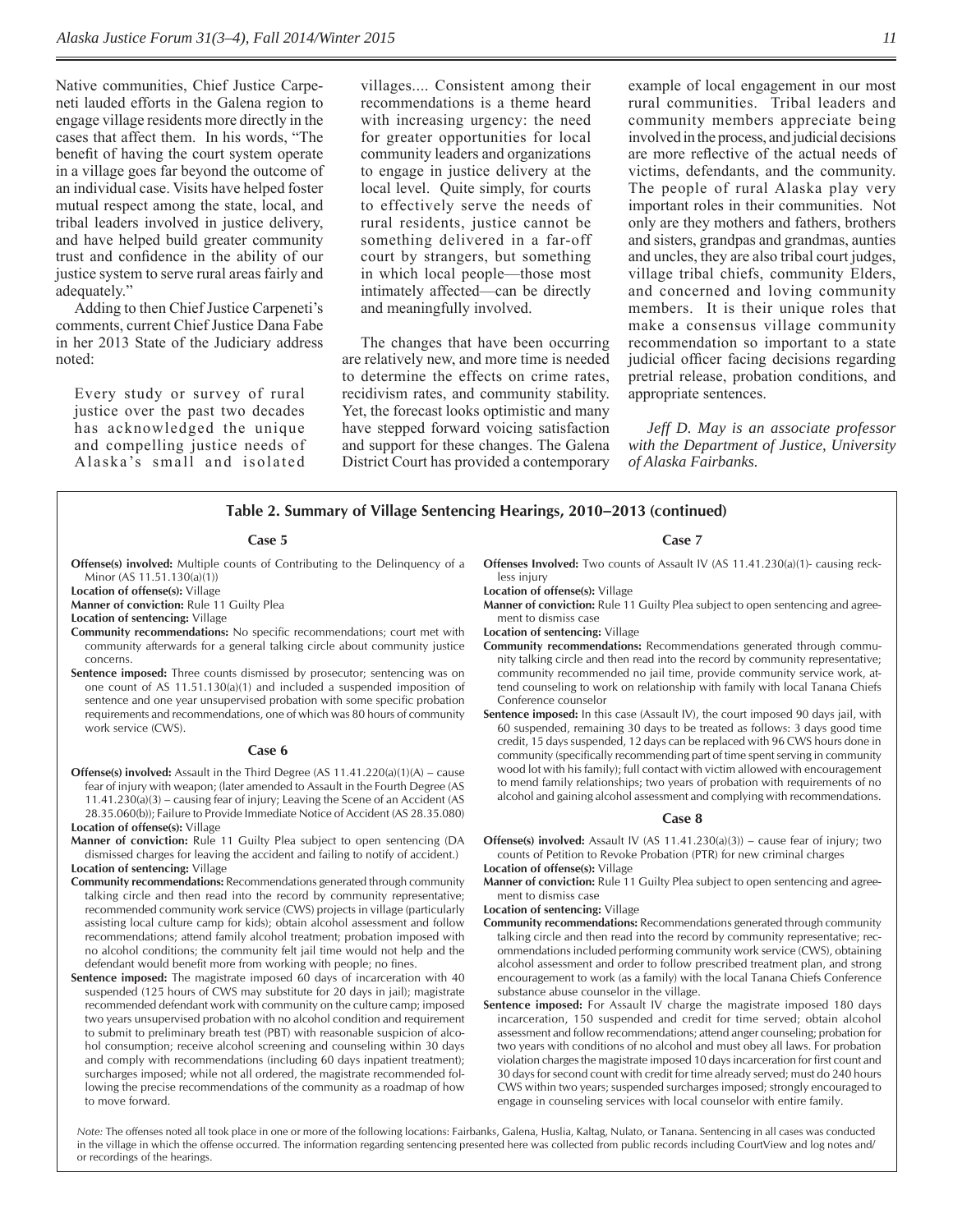### **Key Acts and Cases for Alaska Tribal Court Jurisdiction**

#### *Ryan Fortson*

**Alaska Native Claims Settlement Act (ANCSA) (1971).** ANCSA resolved the outstanding land claims of Alaska Natives through Congressional action. Prior to ANCSA, Alaska Natives held what is known as *aboriginal title* to land in Alaska. Through a series of United States Supreme Court cases dating back to 1823, aboriginal title was held to mean that Native American tribes were domestic dependent nations that had a right to occupy lands they had traditionally used but not to sell this land. This doctrine was later applied by the U.S. Supreme Court to Alaska Natives. In the face of confusion over the exact nature of Alaska Native rights to land, ANCSA explicitly extinguished all claims to aboriginal title by Alaska Natives. In exchange, a combination of Alaska Native village and regional corporations received \$962.5 million and the right to select 45.7 million acres of land.

**Indian Child Welfare Act (ICWA) (1978).** ICWA was passed by Congress to counteract a long history of Indian children being taken from their homes and being placed for foster care or adoption with non-Indian families. ICWA contains several provisions aimed at preserving Indian families. It is important to note that ICWA only applies to foster care and termination of parental rights proceedings and not to custody disputes between parents. ICWA sets heightened evidentiary standards for removing Indian children from their families. If children *are* removed, there are "placement preferences" that require, absent good cause to the contrary, that Indian children be placed with members of their extended family or with other Indian families. Tribes have exclusive jurisdiction over foster placement and termination proceedings for children that reside on reservations, but even for Indian children who do not live on a reservation, foster placement and termination proceedings can be transferred to tribal court provided that the parents do not object to the transfer. Federal and state courts are required to recognize tribal court decisions. Moreover, if a foster placement or termination proceeding does take place in state court, the Indian child's tribe must be allowed to intervene in the proceeding.

*Native Village of Nenana v. State of Alaska***, 722 P.2d 219 (Alaska 1986).** A tribe sought in Alaska state court to transfer to tribal court a petition to declare an Indian child to be in need of foster care services. The State fought the transfer and prevailed, with the Court holding that the Native Village of Nenana was not a federally

recognized tribe, that it had not attempted to reassume jurisdiction under the procedures set out in ICWA, and that federal law granted Alaska exclusive jurisdiction over custody matters involving Indian children.

*Native Village of Venetie I.R.A. Council v. State of Alaska***, 944 F.2d 548 (9th Cir. 1991).** In this case, two village councils and two individuals who had adopted children through tribal courts sued the State for refusing to recognize the legal validity of tribal court adoptions by denying the adoptive parents public assistance that they otherwise would have been able to receive. The State contended that tribal court jurisdiction had been removed by a federal law that pre-dated ICWA and which in general granted jurisdiction over civil matters in certain specified states, including Alaska, to the state governments. The court held that ICWA still allowed tribal courts to have concurrent jurisdiction with state courts over the types of cases covered by ICWA. In reaching this conclusion, the court held that tribes have inherent sovereignty—meaning that as distinct political communities, tribes can exercise authority over their members unless this authority has been removed by Congress. Because Congress had not removed this authority for Alaska tribes, and in fact had affirmed it through ICWA, tribal courts could grant legally binding adoptions that the State of Alaska must recognize.

**Federally Recognized Indian Tribe List Act (1994).** One of the issues left unresolved by the *Venetie I.R.A.* case was whether Venetie and Fort Yukon, the two Native villages involved in the case, had sufficient historical connections to recognize them as being inherently sovereign. The history of tribal recognition in Alaska is long and confusing, leading some to argue against the existence of Alaska Native tribes or that any tribes that may have existed were extinguished by ANCSA. The federal legal status of Alaska tribes was clarified in the early 1990s, first with a list put out by the Department of the Interior in 1993 recognizing as tribes the Alaska villages specified in ANCSA, and then the next year with the Federally Recognized Indian Tribe List Act. Initially 226 tribes were recognized, but subsequent amendments have raised this to 230 federally recognized tribes in Alaska. Other than with one exception (the exception being the Metlakatla reservation on Annette Island in far Southeast Alaska), these tribes lack reservation land following the passage of ANCSA.

*State of Alaska v. Native Village of Venetie Tribal Government***, 522 U.S. 520** 

**(1998).** This case addressed whether the land selected by Alaska Native corporations through ANCSA constituted *Indian country*. This status is important because tribes can do things in Indian country normally associated with sovereign governments, such as tax business conducted on tribal lands and exercise criminal jurisdiction. Venetie had tried to collect taxes from the State and a private contractor for constructing a school on ANCSA land to which it held title. Relying upon a federal statute, the U.S. Supreme Court held that there were three types of Indian country: (1) reservations; (2) dependent Indian communities; and (3) Native allotments. The land in question was not a reservation because (other than Metlakatla) reservations had explicitly been extinguished by ANCSA. The land clearly did not fit the legal definition of Native allotment land. The Court then did a more detailed analysis of whether the Venetie land was a dependent Indian community and set out two criteria for this type of Indian country: the land must be federally set aside for use by Indians as Indian land, and the land must be under federal superintendence. The Venetie land met neither of these requirements because ANCSA lands were transferred to private ownership by stateregulated corporations and could be sold by the corporation. Thus, the land in question could not be considered Indian country.

*John v. Baker***, 982 P.2d 738 (Alaska 1999).** The seminal case in establishing tribal court jurisdiction over civil matters in Alaska, the Alaska Supreme Court in *John v. Baker* found that a tribe had inherent sovereignty to hear a custody case between tribal members in its courts. The Court made this decision despite the fact that the tribe in question (Northway Village) did not possess what could be classified as Indian country. Rather, the Court determined that due to the central role that membership and regulating domestic relationships among members plays in exercising tribal sovereignty, jurisdiction rested not just with land but could also be derived from a tribe's existence as a federally-recognized sovereign with powers over its tribal members. "Indian tribes are unique aggregations possessing attributes of sovereignty over both their members and their territory. Tribes not only enjoy the authority to exercise control within the boundaries of their lands, but they also possess the inherent power of regulating their internal and social relations.'

The Court noted that because of the lack of territorial-based jurisdiction, tribal courts in Alaska do not have exclusive jurisdiction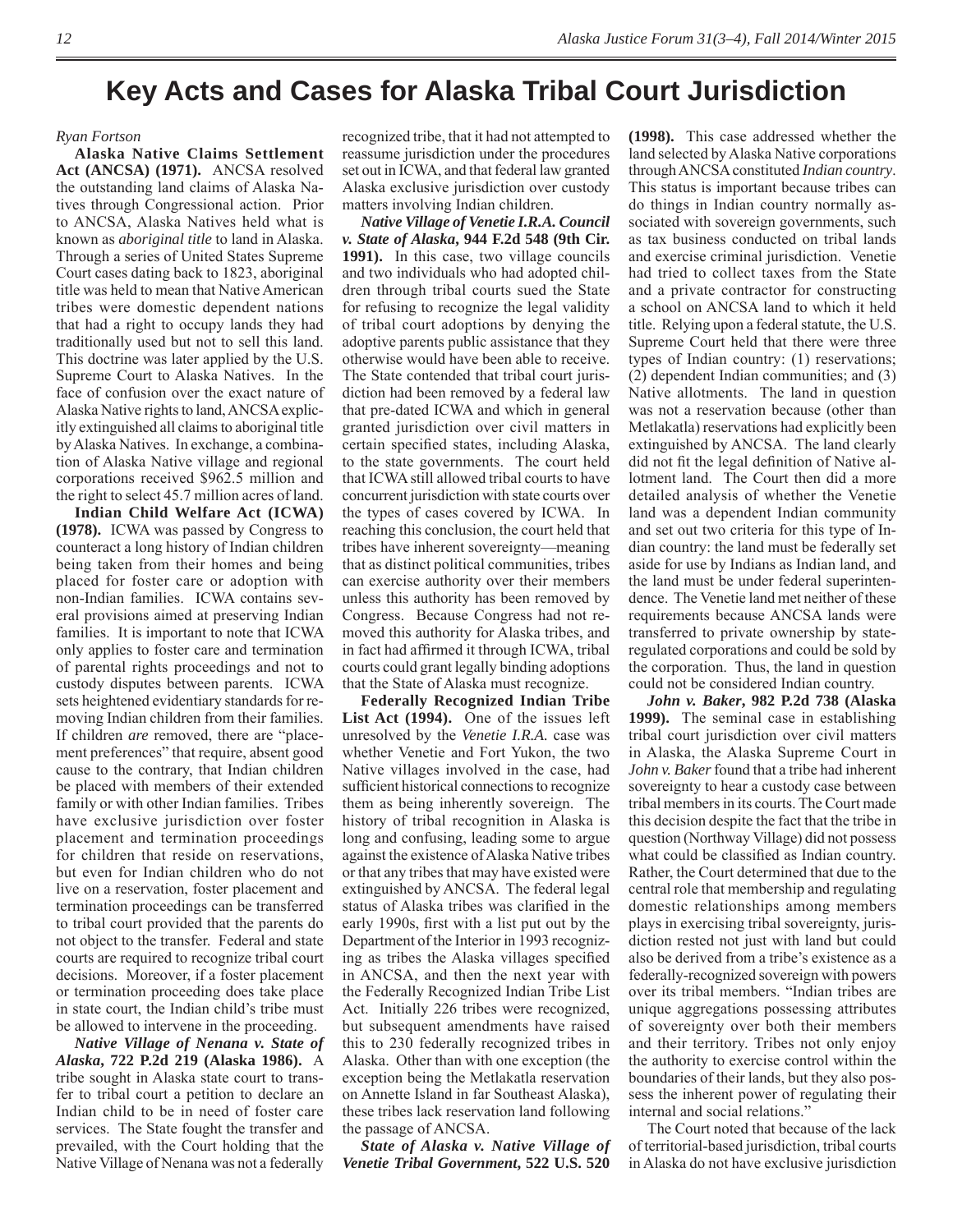over custody cases and instead have concurrent jurisdiction, meaning that such cases could be started in either tribal or state court. But when a tribal court does issue a custody order, a state court should generally-speaking give recognition and legal effect to that decision, a principle known as *comity*. The state court is required to conduct a due process analysis to ensure that the due process rights of the litigants in the tribal courts were protected. As part of its due process analysis, the state court is to look at: (1) whether the parties received notice of the tribal court proceedings; (2) whether the parties were granted "a full and fair opportunity to be heard"; and (3) whether the tribal court judges were impartial and the proceedings conducted in a regular fashion. Tribal court procedures need not be identical to those of state courts, and state court judges should "respect the cultural differences that influence tribal jurisprudence, as well as recognize the practical limits experienced by smaller court systems."

*In the Matter of: C.R.H.***, 29 P.3d 849 (Alaska 2001).** This case explicitly overruled the decision in *Nenana v. State of Alaska* by holding that ICWA allows transfer of child custody cases from state to tribal court regardless of whether the tribe had sought to reassume jurisdiction. Per the language of ICWA, state courts should retain jurisdiction if either parent objects to transfer from state to tribal court, the tribe declines the transfer, or the state court finds good cause to deny transfer. Good cause might exist where the state court proceedings are at an advanced stage, the child is over 12 and objects to the transfer, the child is over 5 and has had little contact with the tribe, or transfer would create an undue hardship to the parties or witnesses. Absent a finding of good cause or one of the other reasons for denying transfer, ICWArelated custody cases must be transferred to tribal court.

*Kaltag Tribal Council v. Jackson***, 344 Fed. Appx 324 (9th Cir. 2009).** In response to the decision in *In re C.R.H.*, the Alaska Attorney General in 2004 issued an opinion that state courts continued to exercise exclusive jurisdiction over child custody matters unless the tribe had petitioned the federal government to reassume jurisdiction or the case had been transferred from State court to tribal court. In essence, the opinion directed State administrative agencies not to grant full faith and credit to tribal court decisions in cases that started in tribal court. The Kaltag Tribal Council and two adoptive parents sued the Alaska Department of Health and Social Services and its commissioner for refusing to recognize a tribal court adoption order. The federal district court affirmed that tribal courts had concurrent jurisdiction under ICWA. The State had argued that tribal courts could only accept transfer of cases from state courts, but the federal court held that tribal courts could also initiate ICWA-related custody cases. The

federal court further noted that jurisdiction was based upon tribal membership of the child and not that of the parents. This decision was affirmed by the Ninth Circuit Court of Appeals, which reiterated, citing *Native Village of Venetie I.R.A. Council*, that "[r]eservation status is not a requirement of jurisdiction".

*State of Alaska v. Native Village of Tanana***, 249 P.3d 734 (Alaska 2011).** This case can be thought of as the state court equivalent of *Kaltag Tribal Council*. In *Native Village of Tanana*, the Alaska Supreme Court held that Alaska tribes have the jurisdiction to initiate child custody proceedings and that the resulting tribal court decisions are entitled to full faith and credit by state courts and agencies. Drawing on *John v. Baker*, the Court concluded that tribes still have concurrent jurisdiction over ICWA-defined child custody proceedings independent of the existence of Indian country. Tribal courts retain this inherent sovereignty unless specifically divested of it by Congress. Moreover, neither ANCSA nor the federal law relied upon in *State v. Nenana* divested tribes of their sovereign authority over internal domestic relations among its own members.

*McCrary v. Ivanof Bay Village***, 265 P.3d 337 (Alaska 2011).** McCrary sued Ivanof Bay and its president for a breach of contract. Ivanof Bay contended that because it was a federally recognized tribe, it possessed sovereign immunity against being sued. Relying upon and affirming *John v. Baker*, the Alaska Supreme Court agreed. Despite not having a land-base, Alaska tribes do possess sovereign immunity.

*Simmonds v. Parks***, 329 P.3d 995 (Alaska 2014).** This case arose in Minto Tribal Court involving foster placement of a child (S.P.) who is a member of the tribe through her mother. Based on domestic violence allegations against the father and substance abuse issues with the mother, the tribe took custody of S.P. in 2008 and placed her with a pair of foster parents, the Simmonds. The following year, the Minto Tribal Court sought termination of the parental rights of both parents. At a hearing on terminating his parental rights, Parks purports to have objected to the Minto Tribal Court having jurisdiction to terminate his parental rights because he himself is not a member of the Minto tribe. Parks also asked that his attorney be allowed to argue the jurisdiction issue to the tribal court, but the tribal court refused this by saying that attorneys were not permitted to provide oral argument in their courts. Parks claims that this violated his due process rights. Parks' rights were subsequently terminated by the Minto Tribal Court, and he challenged this decision by filing a case in Alaska Superior Court seeking custody of S.P. The state court found both that the tribal court did not have jurisdiction over Parks and that Parks' due process rights were violated by not being allowed to be represented by an attorney in tribal court.

In a decision issued on July 18, 2014, the

Alaska Supreme Court held that because Mr. Parks failed to appeal the tribal court decision within the Minto tribal court system, he could not bring his case in the State of Alaska court system. Tribal court decisions are due the same respect in this regard as would be decisions from other states. The Supreme Court rejected Mr. Parks' argument that an appeal would have been futile, since the Minto Tribal Court did have an appeals process, including the opportunity for his attorney to submit written briefs, of which he could have availed himself. Because the Supreme Court decided the case on this one narrow issue, it did not definitively decide the jurisdiction and due process arguments raised in the briefs, though the Court did reject the argument by the State that there was no tribal court jurisdiction whatsoever, holding instead that there was a legally credible argument to be made that jurisdiction over termination of parental rights attached to the child and not the child's parents. The full implications of this case are at this point unclear, but at the very least it means that litigants in tribal courts must exhaust the tribal appellate process before bringing the case in state court.

*Ryan Fortson, J.D., Ph.D., is a member of the Justice Center faculty.*



Knudsen, Cory R. Lepage, Brad Myrstol, Khristy Parker, Troy Payne, Deborah Periman, Marny Rivera, André Rosay Typesetting and Layout: Melissa Green

André Rosay, Director, Justice Center

Published quarterly by the

 Justice Center College of Health University of Alaska Anchorage 3211 Providence Drive Anchorage, AK 99508 (907) 786-1810 (907) 786-7777 fax ayjust@uaa.alaska.edu http://www.uaa.alaska.edu/just/

© 2014 Justice Center, College of Health, University of Alaska Anchorage ISSN 0893-8903

The opinions expressed are those of individual authors and may not be those of the Justice Center.

The University of Alaska provides equal education and employment opportunities for all, regardless of race, color, religion, national origin, sex, age, disability, or status as a Vietnam-era or disabled veteran.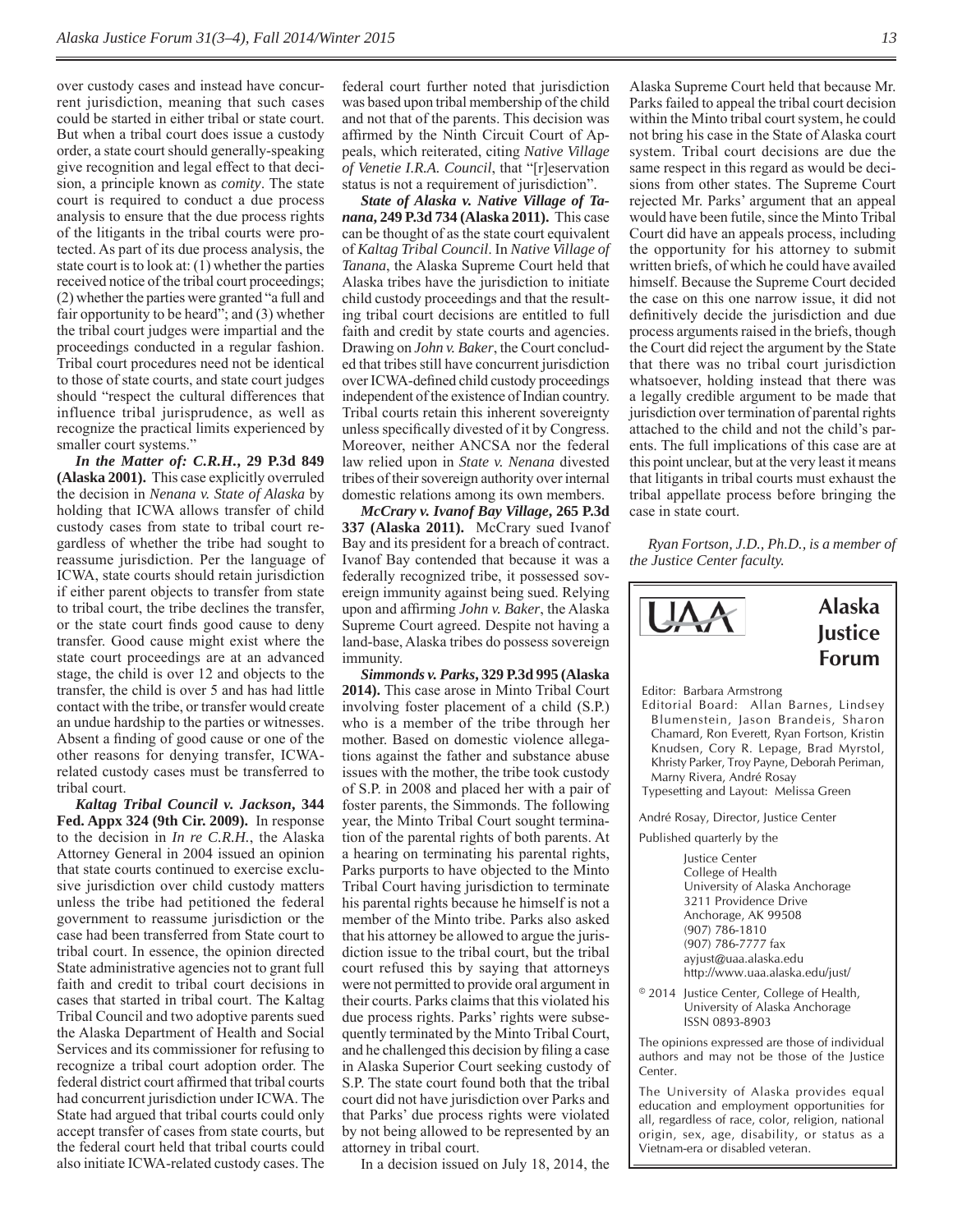### **Current Issues Regarding Alaska Tribal Court Jurisdiction**

#### *Ryan Fortson*

**Alaska Exception to Violence Against Women Act.** In 2013, Congress reauthorized the Violence Against Women Act (VAWA). As part of this reauthorization, Congress expanded the jurisdiction of tribal courts over criminal domestic violence prosecutions to include cases in which the perpetrator is non-Native. A previous U.S. Supreme Court case held that tribal courts cannot bring criminal charges against non-Natives unless Congress specifically authorized it. The 2013 VAWA reauthorization accomplished this for crimes of domestic violence. However, the 2013 VAWA reauthorization bill also contained a provision (introduced by Sen. Lisa Murkowski) that explicitly excluded Alaska from this expanded jurisdiction.

Later in 2013, Sen. Mark Begich (cosponsored by Sen. Murkowski) introduced the Alaska Safe Families and Villages Act of 2013 that, among other things, removes the Alaska exception to VAWA. The proposed Act additionally encourages and provides grants for intergovernmental agreements between the State of Alaska and tribal governments for the enforcement of certain state laws. The Act is currently pending before Congress.

**Indian Law and Order Commission Report.** In November 2013, the Indian Law and Order Commission, pursuant to the Tribal Law and Order Act of 2010, issued a report (*A Roadmap for Making Native America Safer*) to the President and Congress. The report analyzed law enforcement and criminal justice issues on reservations and other areas governed by tribal courts. An entire chapter of the report was devoted to Alaska ("Reforming Justice for Alaska Natives: The Time is Now"), the only state singled out for its own chapter. The report justified this attention based on the endemic sexual assault, domestic violence, and other public safety issues experienced by Alaska Natives and tribes, many of which are in areas inaccessible by roads with no local law enforcement. Also noted was the very limited role that tribes and tribal courts in Alaska are allowed to play in resolving criminal offenses resulting in punishment.

The report placed much of the blame for the lack of tribal criminal jurisdiction on the Alaska Native Claims Settlement Act (ANC-SA), which is described as "the last gasp of Federal 'Termination Policy'" (referring to the occasional policy of the federal government to terminate Indian tribes) and which eliminated much of the Indian country in Alaska. The concept of Indian country serves as a foundation for land-based jurisdiction for tribes in the Lower 48. To address this issue, the report recommended a variety of potential remedies, including: amending ANCSA to allow the creation of Indian country; clari-

fying that land transferred from the federal government to individuals or tribes constitutes Indian country; allowing ANCSA lands to be transferred to tribal governments or otherwise be put into trust by the federal government for the purpose of creation of Indian country (to some extent, this is already happening—see below); repealing the Alaska exception to VAWA (see above); and affirming the inherent criminal jurisdiction of tribes over their members.

*State of Alaska v. Central Council of Tlingit and Haida Indian Tribes of Alaska (CCTHITA)***.** This case, which is currently pending before the Alaska Supreme Court, addresses whether tribal courts can issue child support orders that the State could then be required to enforce. The State interprets the phrase "internal domestic relations" in *John v. Baker*, which established member-based jurisdiction for Alaska tribes, to preclude tribal courts from hearing child support cases because tribal support orders may require state enforcement and may involve a parent who is not a tribal citizen. The tribe responds that because it has jurisdiction to make child custody decisions, the tribe should also be allowed to set the corresponding amount of child support so long as the child is a member of the tribe. The tribe further notes that under the applicable federal program for Alaska, the State is required to follow the same administrative procedures to enforce orders for children subject to tribal orders as for children subject to child support orders from other states. The tribe prevailed on its arguments before the Alaska Superior Court, and the State of Alaska has appealed this decision.

**Land into Trust Regulations.** Prior to a court decision in 2013, a federal regulation prevented the Secretary of the Interior from accepting Alaska land into trust status, meaning that title to the land would be held by the federal government for the benefit of the Native Americans or Alaska Natives living on the land. That changed with the 2013 U.S. District Court for the District of Columbia decision in *Akiachak Native Community v. Salazar*, which found the regulation in question to be illegal. In May 2014 the Department of the Interior issued a proposed rule change that would permit the Secretary to take land into trust in Alaska. This land would likely be land owned by the tribes, though potentially other land, including individually owned land and ANCSA land, could be taken into trust if title to the land was given to the Department of the Interior. Taking land into trust could potentially lead to the expansion of Indian country in Alaska, which might resolve some of the issues raised above. The exact status of what would happen to land taken into trust in Alaska is at this point unclear.

**Civil Diversion Agreement between the State of Alaska and [Indian Tribe].** The State of Alaska has proposed a "Civil Diversion Agreement" with Alaska tribes to divert certain misdemeanor criminal cases to tribal courts (as opposed to retaining jurisdiction in state courts but using tribal court sentencing processes). The proposed Civil Diversion Agreement recognizes the remoteness of many villages, the high rates of alcohol abuse and domestic violence in rural Alaska, the frequent difficulties in obtaining a quick response by law enforcement personnel to these areas, and the benefits of tribal and community involvement in the judicial process. Under the agreement, if an individual in a village with a tribal court that has entered into a referral agreement is charged by the State with one of a number of specified misdemeanor criminal offenses, the case could with the consent of the offender be diverted to the tribal court for the imposition of a civil remedy using tribal cultural standards. The offenses covered by the proposed agreement include most Class B misdemeanor offenses, fourth degree assault (including domestic violence assault), as well as many alcohol infractions, including minor consuming alcohol offenses. There are restrictions, however, on an offender's eligibility for referral if the offense involves domestic violence. For all offenses, tribes are not allowed to sentence the offender to incarceration or issue a fine exceeding \$250. If the offender fails to abide by the terms of the tribal court sentence, he or she would then be subject to prosecution by the State. The agreement is subject to negotiation between the State of Alaska and individual tribes. As of this writing (October 11, 2014 ), no civil diversion agreements have been finalized. (For questions regarding the agreement or to obtain a copy, email attorney. general@alaska.gov.)

*Ryan Fortson, J.D., Ph.D., is a member of the Justice Center faculty.*

### **Erratum**

 A disclosure statement was erroneously omitted from the original version of the article, "Shifting Marijuana Laws and Policies: Implications for Alaska," *Alaska Justice Forum* 31(1–2), Spring/Summer 2014, page 20:

*Jason Brandeis, J.D., is a member of the Justice Center faculty. In his private law practice he provided legal representation in administrative agency proceedings for the Campaign to Regulate Marijuana Like Alcohol in Alaska.*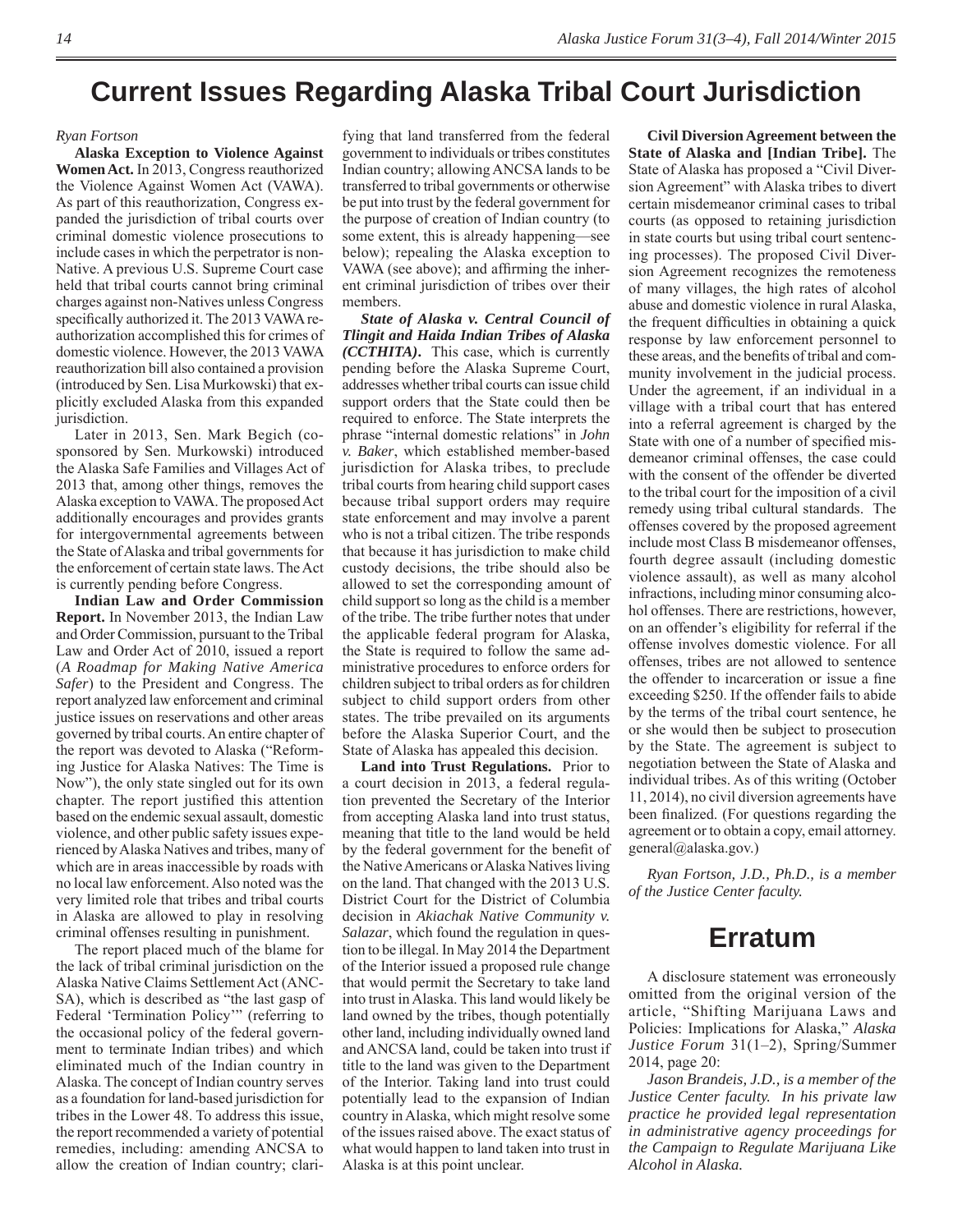### *Tribal court studies*

*(continued from page 1)*

#### **Alaska at a Glance**

Tribal courts play an important role in contemporary Alaska life. According to U.S. Census population estimates, of the over 735,000 people residing in Alaska in 2013, 14.7 percent of those persons identify as American Indian or Alaska Native only. In stark contrast, only 1.2 percent of the over 316 millions persons in the United States identifies as American Indian or Alaska Native only.

There are 230 federally recognized tribes within Alaska; however, it is difficult to estimate the current number of active tribal courts. A Bureau of Justice Statistics technical report in 2014 identified 426 tribal courts across the U.S. and 152 tribal courts in Alaska, though it is not clear if all of the identified tribal courts are currently active. There may also be new tribal courts in the process of being developed in Native villages across the state.

A snapshot of tribal courts in the Lower 48 and Alaska can be seen in a survey conducted in 1999 by the American Indian Law Center for the Bureau of Indian Affairs, *Survey of Tribal Justice Systems & Courts of Indian Offenses: Final Report*. Surveys were sent to all federally recognized tribes, pueblos, and Alaska Native villages administering tribal courts or other types of justice systems. Of the 246 tribes identified who administer tribal court or other systems, 84 returned completed surveys. Of the responding tribes, the survey found that 55.6 percent had constitutions containing a Bill of Rights and 39.8 percent did not. All but 4.6 percent of responding tribes had constitutions. The survey further found that 78 percent of tribes had written codes, of which 71.8 percent were modern, Western-style codes, 8.5 percent were customary law, and 19.7 percent a combination of the two. The average number of cases filed during 1998 in tribal courts participating in the survey was 786.2, the average number of cases closed in 1998 was 483.1, and the average number of cases pending at the end of 1998 was 213.4.

*Please see Tribal court studies, page 16*

### **Tribal Court Studies—References**

#### **Tribal Court Effectiveness Studies**

Belknap, Joanne; & McDonald, Courtney. (2010). "Judges' Attitudes About and Experiences with Sentencing Circles in Intimate-Partner Abuse Cases." *Canadian Journal of Criminology and Criminal Justice* 52(4): 369–395 (Jul 2010). (http://dx.doi.org/10.3138/ cjccj.52.4.369).

*Data time frame:* 1998.

*Geographic location:* Large western province in Canada.

Gross, Erik K. (1999). *An Evaluation/Assessment of Navajo Peacemaking*. Report prepared under Grant No. 97-IJ-CX-0039 awarded by the National Institute of Justice, Office of Justice Programs, U.S. Department of Justice. Flagstaff, AZ: Northern Arizona University. (https://www.ncjrs.gov/pdffi les1/nij/grants/187675.pdf).

*Data time frame:* 1999.

- *Geographic location:* Chinle Administrative District of Navajo Nation, Arizona.
- Maupin, James R.; & Bond-Maupin, Lisa J. (2005). "Delinquency and Justice: Tribal Court Data and Tribal Members' Perspectives from One American Indian Nation." *Journal of Ethnicity in Criminal Justice* 3(3): 65–86 (Sep 2005). (http://dx.doi.org/10.1300/ J222v03n03\_05).

*Data time frame:* 1988–1998; 2001–2002.

*Geographic location:* Southern Ute Indian Reservation, southwestern Colorado.

Nesheim, Neil. (2010). *Evaluating Restorative Justice in Alaska: The Kake Circle*. Institute for Court Management, Court Executive Development Program. (http://cdm16501.contentdm.oclc.org/cdm/ ref/collection/famct/id/293).

*Data time frame:* 1999–2009.

*Geographic location:* Kake and Hoonah, Alaska.

Nesper, Larry. (2007). "Negotiating Jurisprudence in Tribal Court and the Emergence of a Tribal State: The Lac Du Flambeau Ojibwe." *Current Anthro pology* 48(5): 675–699 (Oct 2007). (http://dx.doi. org/10.1086/520132).

*Data time frame:* 1983–1992.

*Geographic location:* Lac du Flambeau, Wisconsin.

Richland, Justin B. (2005). "'What Are You Going to Do with the Village's Knowledge?' Talking Tradition, Talking Law in Hopi Tribal Court." *Law & Society Review* 39(2): 235–272 (Jun 2005). (http:// dx.doi.org/10.1111/j.0023-9216.2005.00082.x).

*Data time frame:* 1995–2002.

*Geographic location:* Hopi Reservation, northeastern Arizona.

#### **Other Sources**

- American Indian Law Center. (2000). *Survey of Tribal Justice Systems & Courts of Indian Offenses: Final Report*. Report prepared for the Bureau of Indian Affairs, U.S. Department of the Interior. Albuquerque, NM: American Indian Law Center. (https://www.tribalcourtsurvey. org/\_files/Survey\_of\_Tribal\_Justice\_Systems\_and\_CIOs\_2000.pdf).
- Bureau of Justice Statistics. (2014). "2014 National Survey of Tribal Court Systems." (website). Retrieved 7 Nov 2014. (https://www. tribalcourtsurvey.org/).
- Bureau of Justice Statistics. (2014). "Indian Country Justice Statistics." (website). Retrieved 7 Nov 2014. (http://www.bjs.gov/index. cfm?ty=tp&tid=200000).
- Carns, Teresa White; Cohn, Larry; & Martin, Stephanie. (2011). *Criminal Recidivism in Alaska, 2008 and 2009*. Anchorage, AK: Alaska Judicial Council. (http://www.ajc.state.ak.us/reports/recid2011.pdf).
- Carns, Teresa White; McKelvie, Susan; Cohn, Larry; & Martin, Stephanie. (2007). *Criminal Recidivism in Alaska*. Anchorage, AK: Alaska Judicial Council. (http://www.ajc.state.ak.us/reports/1- 07CriminalRecidivism.pdf).
- Indian Law & Order Commission. (2013). *A Roadmap for Making Native America Safer: Report to the President and Congress of the United States*. Indian Law & Order Commission. (http://www. aisc.ucla.edu/iloc/report/).
- Perry, Steven W. (2014). "Tribal Crime Data Collection Activities, 2014." *BJS Technical Report*. NCJ 246917. Bureau of Justice Statistics, U.S. Department of Justice. (http://www.bjs.gov/index. cfm?ty=pbdetail&iid=5053).
- Rivera, Marny; & Casto, L. Diane. (2014). "Underage Drinking: Research, Evaluation, and Related Efforts" (Powerpoint). Slide presentation presented at the Minor Consuming Alcohol Conference, Anchorage, AK, 4 Apr 2014. (JC 1010.05). (http:// justice.uaa.alaska.edu/research/2010/1010.voa/1010.05.mca. underagedrinking.html).
- U.S. Census Bureau. "Alaska—Population, 2013 Estimate." State & County QuickFacts (website)*.* Retrieved 22 Oct 2014. (http:// quickfacts.census.gov/qfd/states/02000.html).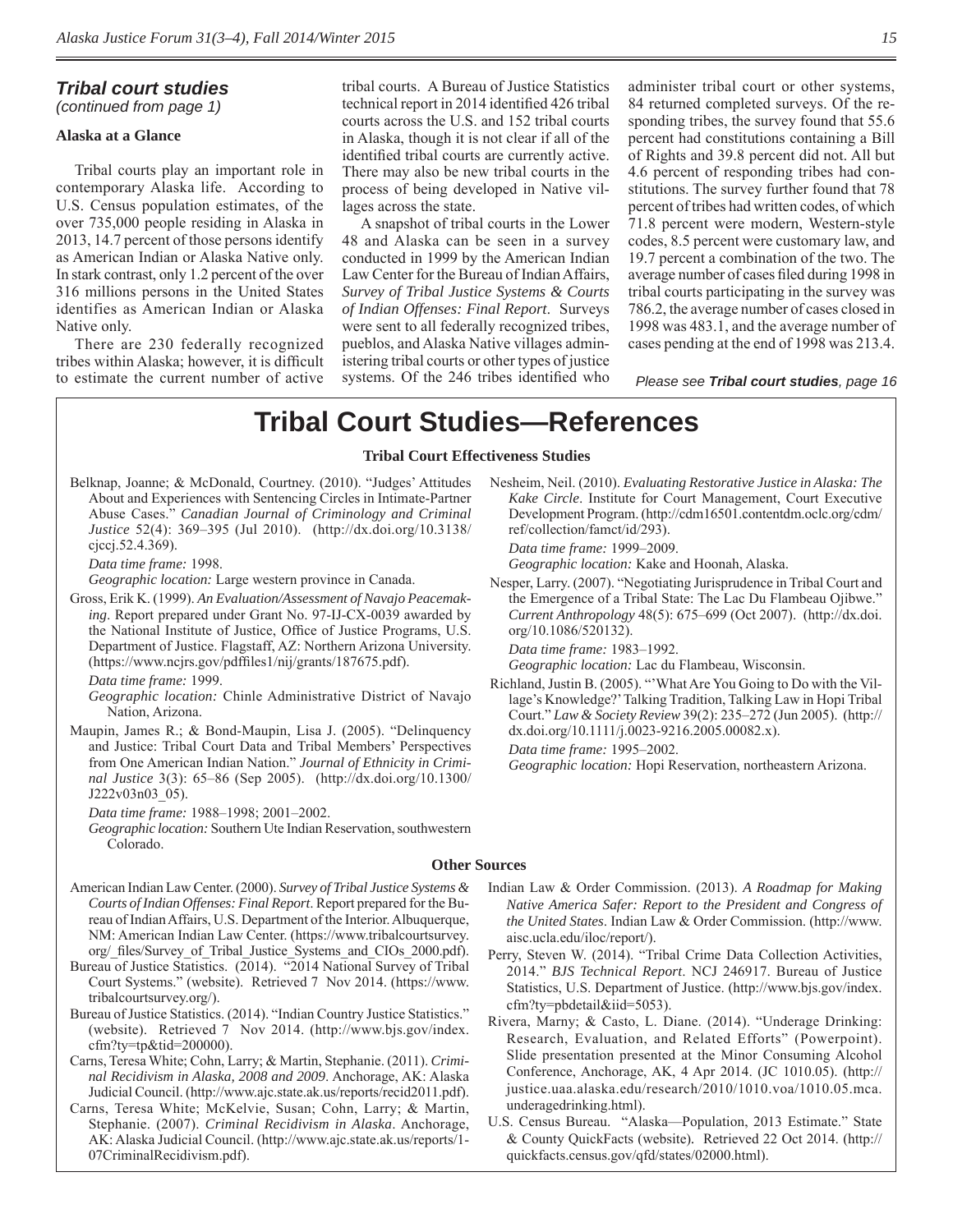### *Tribal court studies*

*(continued from page 15)*

A Bureau of Justice Statistics (BJS) survey of tribal courts was conducted in 2002, but Alaska tribal courts were not sent the survey instrument. BJS is currently undertaking the first tribal courts survey since 2002.

#### **Studies of Effectiveness of Tribal Courts**

There are many ways in which the effectiveness of tribal courts may be defined, with corresponding differences in the measures employed. Effectiveness may be measured, for example, in terms of recidivism rates of participants, judicial satisfaction with the tribal court process, defendant/litigant satisfaction with the tribal court process, and victim and community-wide satisfaction with the tribal court process. This section will discuss different studies of the effectiveness of tribal courts and the different ways the measure of effectiveness has been defined.

#### *Studies Conducted Throughout the Contiguous United States*

Research on the effectiveness of tribal courts is limited. (See "Tribal Court References," p. 15, for a list of studies to be discussed here.) The most extensive quantitative study of tribal court effectiveness in the U.S. is found in a 2001 report titled *An Evaluation/Assessment of Navajo Peacemaking*. This study compares the effectiveness of Navajo Peacemaking in resolving domestic violence cases with a more Western-style Navajo Family Court. (Both types of court are part of the Navajo judicial system.) It identifies Navajo Peacemaking as a type of *restorative justice* aimed at resolving conflict through the healing of relations between individuals in conflict. The role of the Peacemaking process is not one of justice delivery, but rather "a service to communities and families needing a minimallyformal, accessible, and affordable form of conflict dispute services." As such, Navajo

|                                     |                      | Navajo Peacemaking<br>Court | Navajo Family<br>Court |         |
|-------------------------------------|----------------------|-----------------------------|------------------------|---------|
|                                     |                      | $N = 57$                    | $N = 37$               |         |
| Perceptions of                      | Strongly<br>agree or |                             | Strongly<br>agree or   |         |
| hearing participants                | agree                | Percent                     | agree                  | Percent |
| Hearing was fair                    | 46                   | $80.7 \%$                   | 18                     | 50.0%   |
| Experienced hózhó                   | 45                   | 78.9                        | 23                     | 63.9    |
| Hearing resulted in a settlement    | 44                   | 78.6                        | 18                     | 51.4    |
| Had opportunity to express feelings | 49                   | 86.0                        | 18                     | 50.0    |

*(1999), https://www.ncjrs.gov/pdffiles1/nij/grants/187675.pdf*

Peacemaking does not focus primarily on victim-offender reconciliation, although agreements specifying restitution and/or reparations to a victim are not uncommon.

Several variables are used in the study to evaluate a participant's perception of fairness and *hózhó* as an outcome or measure of effectiveness. *Hózhó* is defined as a dynamic process of finding a sense of solidarity, balance, and harmony within one's self, family, clan, tribe, and the living world. Similar domestic violence cases in Family Court and in Peacemaking Court were selected for comparison. A survey was distributed to the parties in these two groups, all of whom were full-blooded Navajos living in the Navajo Nation. The control group was composed of complainants and respondents who participated in the Navajo Family Court which uses a Western approach to interpersonal domestic conflict. The second group included petitioners and respondents who participated in Navajo Peacemaking, which uses restorative justice techniques.

The Navajo Peacemaking study revealed dramatically different perceptions between Peacemaking participants and Family Court participants. Most notably, two key responses were observed between the two groups: perception of hearing fairness and perception of *hózhó*. Of the Peacemaking participants, 80.7 percent either agreed or strongly agreed that their hearing was fair, while 78.9 percent of participants expressed experiencing *hózhó* as a result of the proceedings. Among the Family Court participants, these numbers were 50.0 percent and 63.9 percent respectively. Additionally, Peacemaking cases were significantly more likely to result in case settlement (78.6 percent agreed or strongly agreed) than Family Court cases (51.4 percent agreed or strongly agreed). Finally, a significant difference between participant perceptions was noted in the opportunity provided to the participants by the different courts to express one's feelings: 86.0 percent of Peacemaking partici-

> pants reported having the opportunity to express their feelings during the process while 50.0 percent of Family Court participants responded having this opportunity. (See Table 1.)

The study acknowledges that its results are not the product of a true experimental or quasiexperimental design, as cases could not be randomly assigned to Peacemaking or Family Court. Additionally, these results, while informative, may not be generalizable due to the small sample size of the groups (57 participants in Peacemaking and 37 participants in Family Court). However, the results are suggestive of significantly higher satisfaction among participants in Navajo Peacemaking compared to participants in a Western approach to conflict as utilized in Family Court. Peacemaking participants expressed a greater sense of *hózhó*, greater fairness with the process, higher levels of settlement, and expressed that Peacemaking allowed them to communicate their feelings more freely. As such, the study suggests that when measured by participant satisfaction, tribal courts are a viable and practical alternative to the adversarial system used in Western courts.

#### *Studies Conducted in Alaska*

Just as in the contiguous United States, in Alaska there is very limited information on the effectiveness of tribal courts. A literature search uncovered only one Alaska study on tribal court effectiveness, *Evaluating Restorative Justice in Alaska: The Kake Circle*, and it faces limitations due to the small sample size. This research was conducted by the Alaska Court System First Judicial District area court administrator for the Institute for Court Management for the National Center for State Courts. This 2010 study focuses on the Kake Circle sentencing hearings and the reported recidivism numbers—a recidivism rate of less than five percent—as a measure of effectiveness.

Kake is a Tlingit village located in Southeast Alaska. The methodology of the study was conducted through the review of archival data of cases obtained from the Kake Healing Heart Council. From the over 100 cases files on Kake Circle participants over the period 1999–2008, 46 cases were selected for the study. The study found that of the 46 Circle cases spanning a ten-year period, the Circle offenders recidivated at a rate of 28 percent. For the study, recidivism was defined as follows:

[A] participant in the Circle or the control group recidivates if, upon conviction of the underlying offense, commits a subsequent act **and is convicted of** another wrongful act within five years. For comparative purposes, this project examines recidivism at the one, three, and five year benchmarks following the offender's entrance into or completion of the Circle or upon conviction (for Control Group cases and Circle cases).

The figure of 28 percent is substantially higher than the recidivism rate of 5 percent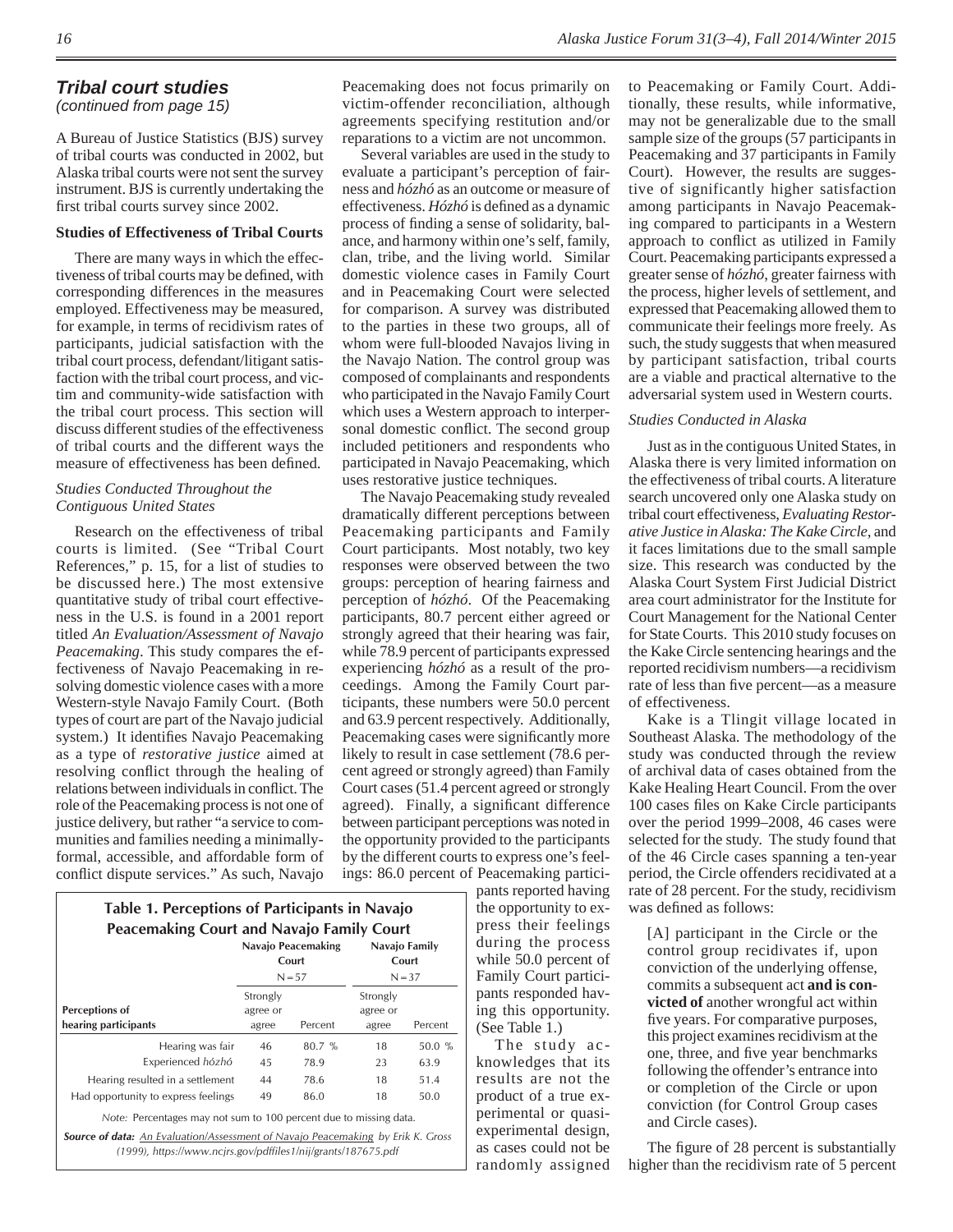originally reported by the Circle, yet at the same time is substantially lower than the statewide recidivism rate of 66 percent, as reported in an Alaska Judicial Council study using 1999 data. (This figure of 66 percent is the one noted in the Kake study and is the rate for all offenders, regardless of the severity of the offense, and includes reincarceration for probation or parole violations. The Alaska Judicial Council released a follow-up study in 2011 (after the Kake study summarized here) using 2007 and 2008 data. This study found that 48 percent of misdemeanor offenders were rearrested within two years of being released. Circle sentencings only involve misdemeanor-level offenses.)

The study also conducted a comparison of the Kake cases to a control group of cases from the Alaska state court in the Tlingit village of Hoonah. Hoonah was selected due to its close proximity to Kake and relatively similar populations. Alaska Court System magistrates routinely hear cases in both villages. (Note: At the time of this study, the title for magistrate judges was "magistrate.") In order to effectively compare the Circle cases with the Hoonah control group cases, the study identified offenders of the same sex and approximate age. Of the 46 Kake cases, 26 cases from the period 2002–2006 were chosen for the comparison study with 26 Hoonah cases from 2000–2009. In both groups, female offenders were over 60 percent of the sample population. The overall recidivism rate for the Kake Circle group was 48 percent and the rate for the Hoonah group was 42 percent—a difference which is not statistically significant due to the small sample size. Although the Kake Circle group had a slightly higher recidivism rate, the study also found that both male and female recidivist offenders in the Hoonah control group recidivated earlier than offenders in the Kake Circle group. In the Hoonah state court control group, of the males who recidivated, all did so within the first year, and of the females who recidivated, 89 percent recidivated within the first year. Conversely in the Kake Circle group, of the males who recidivated, only 25 percent recidivated within the first year, and of the females who recidivated, 60 percent recidivated within the first year. While informative, the reliability of these figures is compromised by the small sample size.

In addition to analyzing case data, the study sent out a stakeholder survey to Kake Circle participants with open-ended questions. The survey was intended to be filled out by the offender, as well as non-offenders who took part in the Circle sentencing process. The survey was to have been conducted in face-to-face interviews in the village, but an Elder in the village had passed away and the day-long services were scheduled on the day originally set for interviews. In lieu of face-to-face interviews, the survey was mailed to 22 households and five community service agencies. Twelve stakeholder surveys were returned, of which only one was completed by someone who participated in a Circle as an offender.

The survey results note that every respondent reported that the Circle approach was the best way to address the offender's problem. Half of the respondents to the survey had participated in only one Circle, and about half had participated in "many" or "several" Circles. The participants who had participated in only one circle reported that they did so to support the offender's family and to facilitate healing between the offender and the community. In contrast, the participants who attended multiple Circles did so to help or support the offender. Those who attended multiple Circles noted the challenges that the offender faced, including the need for more follow-up Circles and meetings to encourage and help monitor the continued progress of the offender, and the lack of necessary clinical resources for the offender.

The long-term recidivism rate for Kake Circle participants was not significantly different than the long-term recidivism rate for participants in the Hoonah state court control group. This suggests that restorative justice Circles are at least as effective as the Hoonah state court. The study also uncovered evidence that restorative justice Circles may be more effective, because participants recidivated more slowly and were more satisfied with Circles than with the Western approach to crime and punishment. (The Kake study also looked at reconviction by case types and made a number of recommendations concerning cases involving alcohol, the need to involve the community, and future research areas.)

#### *Additional Studies of Tribal Courts*

There are numerous qualitative studies that address the effectiveness of tribal courts in the U.S., Canada, Australia, and New Zealand. One study from 2005, "What Are You Going to Do with the Village's Knowledge," evaluates the methods of legal discourse used in the Hopi Indian Nation. Research focused on 15 property disputes—including inheritance—heard in Hopi Tribal Court on the Hopi reservation in northeastern Arizona, and included a review of audio recordings of the court from 1995–2002, interviews with the court members and the community, and ethnographic observations over a 27-month period. The article found that Hopi tribal traditions do not mesh well

with Western terminology and procedures used in Hopi tribal courts. There is a continuing tension between Western-style legal language and process and Hopi language and world-view that results in difficulties integrating Hopi tradition into the process.

An article from 2005, "Delinquency and Justice: Tribal Court Data and Tribal Members' Perspective from One American Indian Nation," analyzes the perceived increasingly high levels of crimes committed by American Indian youths across the country by looking at 192 tribal court system arrest records of juveniles and conducting interviews with tribal judges and law enforcement officers in one American Indian community in the Southern Ute Nation in the Four Corners area of the U.S. The study found that "[r]eports of dramatic increases in juvenile crime among American Indians are often inappropriately generalized across all American Indian communities," that alcohol was a major contributing factor in most juvenile offenses, most offenses were low level, and that involvement from non-Indians and less traditional community members in the juvenile justice system acts as a barrier to more traditional approaches. The authors stressed the need to conduct individual case studies in communities, rather than focusing on aggregate data, to accurately determine the level of juvenile crime and the services needed by American Indian youth.

A 2007 study, "Negotiating Jurisprudence in Tribal Court and the Emergence of a Tribal State: The Lac du Flambeau Ojibwe," evaluates the adjudication of 580 off-reservation hunting and fishing violations from 1983 through 1999 in the Ojibwe tribal court as a case study on how tribal courts and tribal communities are generally becoming more state-like. The research includes an analysis of tribal records and interviews with community representatives in Wisconsin. Using a detailed reading of the transcripts from three actual cases, the article illustrates how the process of litigation, even in tribal courts, tended toward an assimilation of tribes into Western systems of adjudication and a loss of cultural distinctiveness.

Canada also has a distinct population of indigenous people, commonly referred to as First Nations people, who are increasingly using restorative justice/circle sentencing practices. In July 2010 a study was published which looked at the attitudes of Canadian judges toward restorative justice practices used in intimate partner abuse cases. As reported in "Judges' Attitudes About and Experiences with Sentencing Circles in Intimate-Partner Abuse Cases," 25 judges from a large Western Canadian province were interviewed face-to-face

*Please see Tribal court studies, page 18*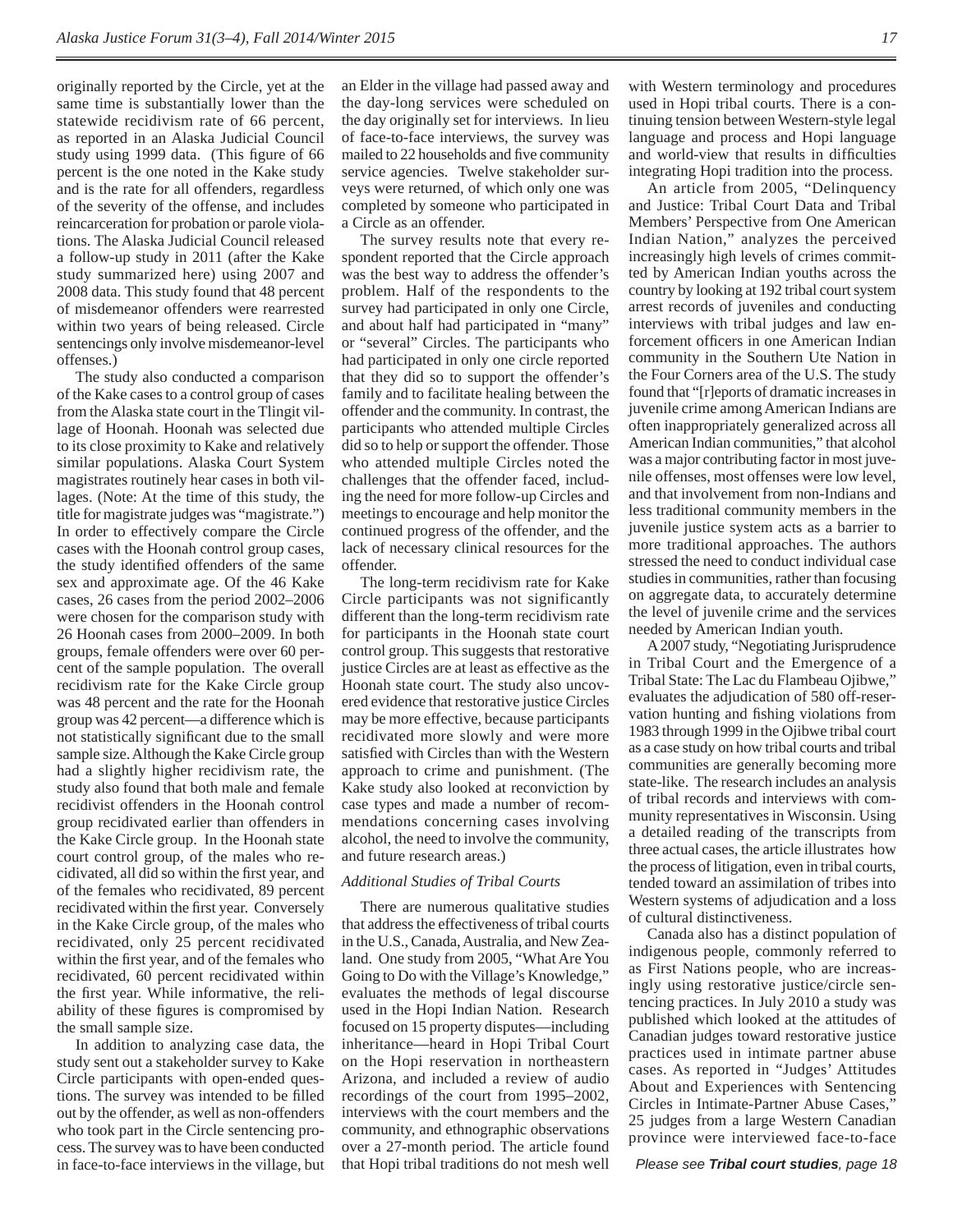### *Tribal court studies*

*(continued from page 17)*

and two were interviewed over the phone. The study acknowledged that very few (6) of the judges interviewed had experience with restorative justice/sentencing circles in intimate-partner abuse cases, but 18 had experience with circle sentencing in other types of cases. Over three-fourths of the judges were male; 26 identified themselves as white and one as First Nations. The study found that 74 percent of judges reported a belief that sentencing circles are or could be beneficial in intimate-partner abuse cases. The study also found two major commonly suggested benefits identified by judgescommunity involvement/public awareness and defendant responsibility. Judges felt that getting the community involved in intimate-partner abuse cases may be a way for the community to participate and monitor the abusers. Judges also felt that defendants often blame the victims for abuse, and that circle sentences may help a defendant take responsibility for the offense, thus making reoffending less likely. Overall, the findings again suggest cautious judicial support for restorative justice in intimate partner abuse cases.

#### **The Need for More Research and Identifi ed Obstacles to Overcome**

As outlined above, there is a resurgence of Native American and Alaska Native peoples utilizing their traditional ways to resolve legal matters. Though there are few quantitative studies, a growing body of qualitative research has explored tribal courts and traditional Native processes. Still, there remains room for additional study, including quantitative approaches, to aid in determining the effectiveness of Native American and Alaska Native courts and practices.

One issue central to the study of the effectiveness of any court is how to measure and define "effectiveness." The study of the effectiveness need not necessarily focus on recidivism or reoffending rates—but as seen with some of the studies discussed above may also focus on impact to victims and their perception that the offender was adequately dealt with, the impact of the offender on the community as a whole, and the overall "fairness" of tribal courts. Each of these measures of effectiveness would bring with it different challenges. For example, depending on the types of records that have been maintained, it might be possible to conduct a recidivism study retrospectively and without the involvement of the offenders or any other participants in the tribal court adjudication and sentencing process.

This is how the Kake recidivism study was conducted. The other more attitudinal measures of recidivism—how people perceive the process—would require qualitative data obtained through surveys or interviews. Collecting survey data would require extensive involvement both by the offender and by the tribal court and all participants in the circle or other tribal court process. This raises substantial privacy concerns that would need to be addressed.

While defining the intended measure of effectiveness and determining how best to collect relevant data would be issues for any study of tribal courts or any other court system, there are certain challenges that though perhaps not entirely unique to Alaska are certainly accentuated here. These challenges can be grouped into two main topics—jurisdiction and geography. The remainder of this article will analyze these challenges and then conclude by outlining a possible research agenda to meet these challenges.

#### *Tribal Court Jurisdiction*

The jurisdiction of tribal courts in Alaska is an evolving issue, with much of the legal history focusing on civil cases where custody of a child is involved. (See "Key Acts and Cases for Alaska Tribal Court Jurisdiction," p. 12, and "Current Issues Regarding Alaska Tribal Court Jurisdiction," p. 14). Criminal jurisdiction of tribal courts in Alaska is even less well defined, with there being currently no court precedent firmly establishing the ability of Alaska tribes to adjudicate criminal cases absent a reservation or some other form of land-based jurisdiction. But initiating cases in tribal courts is only one way for tribal courts or principles commonly used in tribal courts to be employed. Sometimes state courts will refer cases to tribal courts. Other times, state courts will retain jurisdiction over a case but use restorative justice principles, such as circle sentencing, to decide a case. It is worth briefly reviewing how each of these three methods for employing alternate sentencing play out in Alaska with an eye toward how these nuances might impact a study of tribal court effectiveness.

(a) **Initial jurisdiction in tribal courts.** Tribal courts can address a wide variety of civil cases. Tribal courts can issue civil protective orders in domestic violence situations where the respondent is a tribal member, where the respondent consents to jurisdiction, or where the health and safety of a tribal member is seriously threatened; these orders can then be enforced by the State. Tribal courts can also resolve custody disputes between parents, as well as adjudicate cases involving the foster placement of children or the termination of parental

rights. The types of civil cases described above can start in tribal courts, though there are also provisions under the Indian Child Welfare Act (ICWA) for transferring foster placement and termination proceedings from state court to tribal court. Recidivism is not an applicable concept for family law or many other types of civil cases, so it would be difficult to derive a quantitative measure of tribal court effectiveness for this type of case. Instead, studies of cases initiated in tribal courts, because these cases are usually family law, would more likely rely on qualitative surveys to measure satisfaction with tribal court proceedings, similar to the Navajo study on *hózhó.* Recidivism can come into play for criminal cases, but there are currently no tribal courts in Alaska that are exercising broad criminal jurisdiction to initiate cases.

(b) **Referral of cases from state to tribal courts.** In addition to the ICWA transfer of cases just mentioned, the State of Alaska is looking into ways to refer misdemeanor criminal cases to tribal courts. Recognizing the remoteness of many villages, the high rates of alcohol abuse and domestic violence in rural Alaska, the frequent difficulties in obtaining a quick response by law enforcement personnel to these areas, and the benefits of tribal and community involvement in the judicial process, the State of Alaska is in the process of negotiating intergovernmental agreements with tribal courts. Under this model, if an individual in a village with a tribal court is charged by the State with one of a number of specified misdemeanor criminal offenses, the case could, with the consent of the offender, be referred to the tribal court for the imposition of a civil remedy using tribal cultural standards. The civil remedy imposed by the tribal court would be in lieu of prosecution in state criminal court. If the offender fails to abide by the terms of the tribal court sentence, he or she would then be subject to prosecution by the State. This agreement has not been finalized as of this writing, so some of the terms may change. (See "Current Issues Regarding Alaska Tribal Court Jurisdiction," p. 14.)

From a research perspective, the possibility that some cases may be referred to tribal courts creates the opportunity to compare different measures of effectiveness for similar types of cases in different courts. Of course, different tribal courts operate differently depending on their cultural traditions, which is one of the justifications for referring cases to tribal courts. However, just the fact that cases are being resolved through restorative justice programs creates a commonality that is worth exploring. It would be possible in this way to evaluate different measures of tribal court effectiveness, both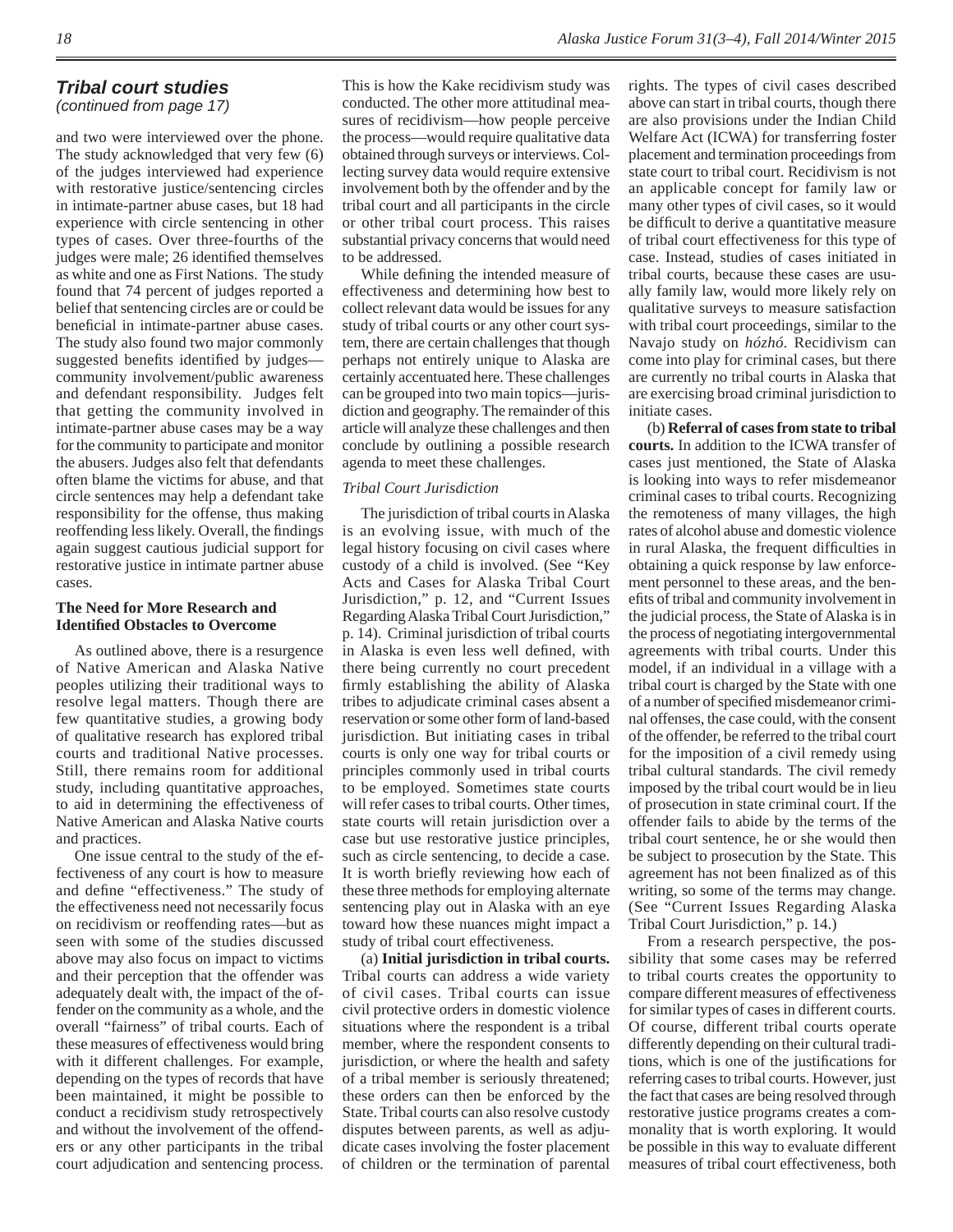quantitative and qualitative.

(c) **Cases retained by the State but resolved using restorative justice principles.** For several years, the Alaska Court System has explored introducing restorative justice principles in rural Alaska through incorporating these principles into certain criminal cases. The State still retains jurisdiction over the cases, and the cases are tried by an Alaska Court System judge. (For a description of this process, see "Community Justice Initiatives in the Galena District Court," p. 6.) In addition to Alaska Court System Magistrate Judge Christopher McLain in Galena, circle peacemaking processes are practiced by Alaska Court System Magistrate Judge Mike Jackson in Kake, the source of the Kake study discussed above. The Alaska Court System is expanding the cooperation with and use of tribal courts as alternate sentencing methods through such means as the new Alaska Rule of Criminal Procedure 11(i), effective April 15, 2014, which allows the referral of criminal cases, with the consent of the victim, the prosecutor, and the defendant, to restorative justice programs or models such as circle sentencing. (See "Restorative Justice Programs and Sentencing," p. 4.)

While circle sentencings are not tribal courts *per se*, the state court's referral to restorative justice programs such as circle sentencing offers a chance to assess their effectiveness. And to the extent that the judge departs from the circle's recommendation in imposing a sentence, that could also provide some insights, though it would likely be more qualitative than quantitative. (See "Table 2. Summary of Village Sentencing Hearings," p. 10.)

#### *Alaska's Challenging Geography*

Research methodology regarding tribal courts needs to take into account Alaska's geography. Most tribal courts are off the road system and can be difficult to reach, which underscores the need for more rural, local court options due to the difficulty of access—and has implications for the cost of travel to individual villages to conduct research. Moreover, Alaska's challenging geography is coupled with the state's demography and the fact that many villages are relatively small in population, with most ranging from approximately 100 to 1,000 residents.

The result is smaller tribal courts that have relatively small numbers of cases. For example, the Kake study found only 46 cases in the Kake Circle program over 10 years that it felt appropriate to use for determining recidivism. (Stretching out a study over this length of time may mask intervening reform efforts that change the manner of the

proceedings or the educational efforts aimed at prevention.) And the Kake program is one in which the State is retaining jurisdiction and using restorative justice principles in sentencing. There are no published figures on the number of cases heard per year by any particular tribal court, but the number of cases from any one court are unlikely to yield results that reach a high degree of statistical significance or confidence. In any study, small numbers of the factor to be examined do not yield results that have great statistical reliability. Given the new frameworks being developed or already in place regarding the involvement of tribal courts and circle sentencing practices, it is likely that there could be larger sample sizes going forward. Even then, no one court is likely to generate enough cases to produce statistical reliability in any quantitative analysis.

Moreover, all records of tribal court cases are inevitably going to be maintained differently. Each tribe is its own sovereign, and there are no uniform standards for maintaining tribal court records. Each tribe may also conduct their hearings differently, which could complicate cross-tribe comparisons or aggregating data from multiple tribes. Further, the remedies/punishments implemented may differ greatly from tribe to tribe or even from offender to offender being sanctioned for a similar offense. All of this impacts the feasibility of retrospective studies. Future studies should involve tribal courts in collecting the desired information on a going-forward basis, resulting in greater uniformity over the variables and measures being studied.

Another issue derivative of smaller courts and smaller sample sizes is privacy concerns. Though circle sentencing involves a substantial segment of the local population, particularly those affected by the offense, the content of the discussion in the circles is usually meant to be kept confidential. Researchers can take steps to protect confidentiality of study participants in any reports that are issued, but if one of the outcomes being measured is recidivism, there would need to be a means for tracking the circle participants. Where cases are being referred from state court or where jurisdiction is being retained by state court, such mechanisms are likely to be in place. But this may not be true for cases handled solely by tribal courts. And the very fact that issues of recidivism are being addressed when the tribal court is small and the number of cases few may unavoidably reveal to those in the village information about Circle participants that might otherwise have been kept confidential. The larger the sample size, the more anonymity, but getting this sample size is difficult when examining individual tribal courts serving small populations.

#### *Minor Consuming Alcohol as a Quantitative Measure*

Although qualitative studies can avoid some of the above jurisdictional and geographic challenges, the results of these studies might be hard to generalize, though they could inform quantitative studies. If the purpose of a tribal court effectiveness study is to measure the success of different results between tribal and Western-style courts, then the two systems must be compared directly. The Navajo and Kake studies did this, though the former was focused more on participant satisfaction than on quantitative measures of recidivism and the latter suffered from a small sample size.

A quantitative study of tribal court effectiveness needs to address issues of sample size and control groups. More specifically, not only does a quantitative study need to include enough cases from both the test group and the control group to generate statistical reliability, but there needs to be a common measure of effectiveness that touches both sets of cases. This can be accomplished through examining how the same type of case is handled in different jurisdictions (as the term is used above) and employing a common measure of effectiveness, such as recidivism, or a standard methodology that measures satisfaction.

The criminal offense that best meets these requirements is minor consuming alcohol (MCA) cases. MCA cases are widespread in Alaska. Indeed, the Kake study noted that the "vast majority" of the offenders in the Circle program were there for alcoholrelated offenses. Over roughly the same time period, the control group—the village of Hoonah, with a population of around 800—had 132 cases filed involving either MCA or a repeat MCA. This is symptomatic of cases statewide. As reported in "Underage Drinking: Research, Evaluation, and Related Efforts," based on Alaska Court System data, in 2011 alone there were 3,441 MCA charges statewide in Alaska, 77.2 percent of which resulted in convictions. And these are just the cases for which charges have been brought. Close to 60 percent of Alaska minors will consume alcohol sometime before reaching legal drinking age.

Minors consuming alcohol is obviously a serious problem in Alaska. But from a research perspective, it is one that provides many data points for study with a fair degree of common characteristics for the offense, regardless of where it is committed. Furthermore, there is a concerted effort by the Alaska Court System, which organized a conference on April 4, 2014 just on MCA issues, to involve tribal courts in resolving these types of cases. However, not all MCA cases will be

*Please see Tribal court studies, page 20*